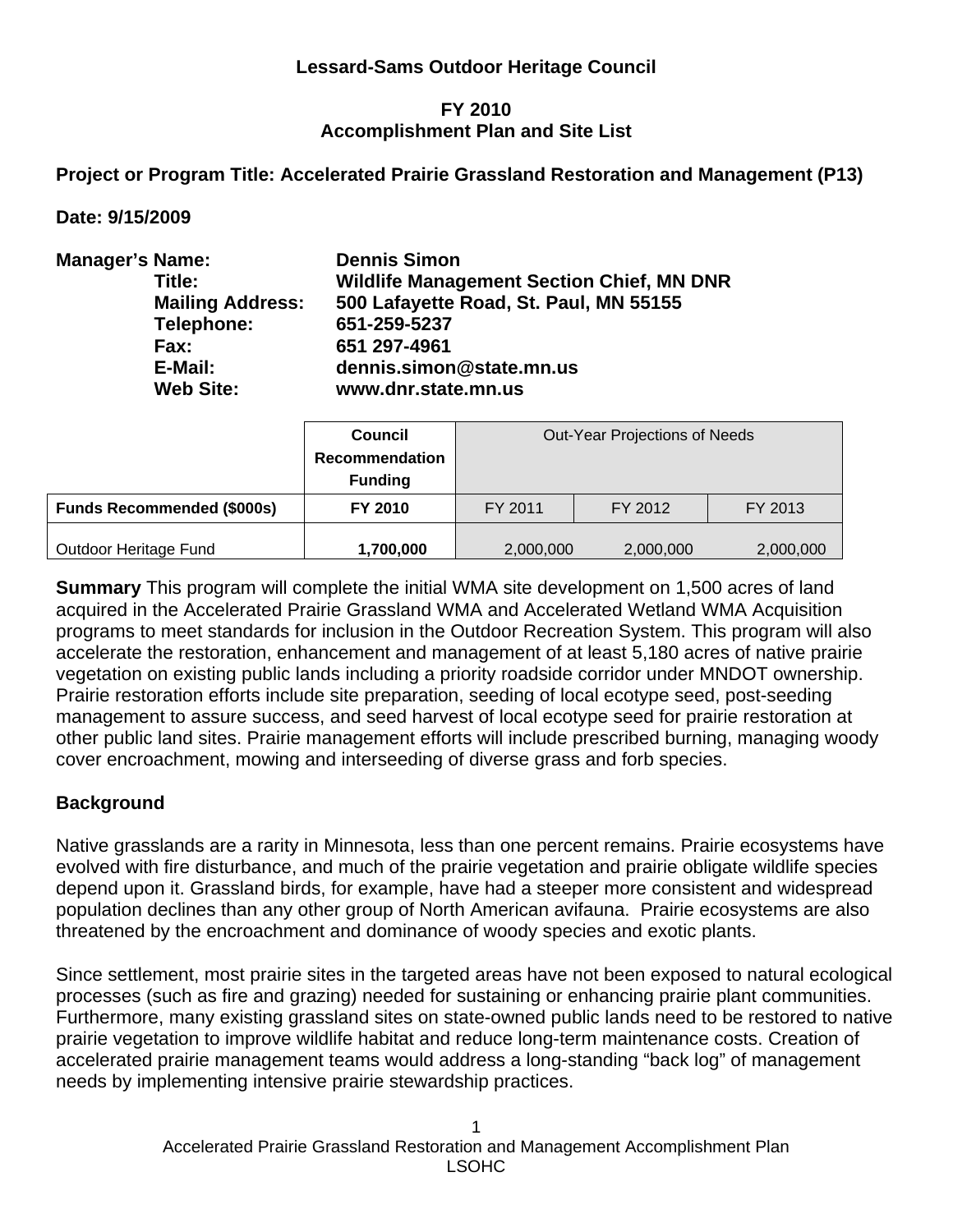Although Minnesota DNR has the training and know-how to restore and manage high quality prairie vegetation currently funding has been insufficient to meet all needs. Minnesota DNR manages over 450,000 acres of grasslands and many sites on public lands are currently not being actively managed to realize full potential as a plant community or wildlife habitat. Re-establishing prairie on public lands requires periodic burning, inter-seeding grasslands with native species, and up to five years postseeding management. Some state-owned grasslands consist of monotypic fields of brome that have low habitat values. Furthermore exotic and/or invasive plants are encroaching into them. Newly acquired areas and state-owned marginal croplands also need to be seeded and treated. Using high quality seed from established prairie sites to plant at other locations has proven to be highly costeffective.

Managing and enhancing existing prairie vegetation on public lands requires periodic burning, grazing, and/or mowing. Woody cover encroachment is an especially troublesome problem that must be addressed. Removing trees and brush will be a major emphasis of this program at a cost of between \$5 and \$8 per tree - larger trees (> 20 feet tall) cost significantly more to remove than smaller trees. Prairie enhancement work is done during primarily in early spring, fall, and winter.

The Roadsides for Wildlife Program has been improving grassland habitat along Minnesota roadsides since 1984. On average, the DNR seeds native prairie on 50-300 acres of roadsides a year at 5-20 sites, typically on county and township roadsides. In contrast, Iowa seeds approximately 3,000 acres a year. The DNR will continue to work with counties and townships but will also accelerate seeding on state-owned highway right-of-ways (ROW). Most of Minnesota's roadsides are presently dominated by smooth brome (a non-native grass) and are vectors of invasive species and disease. Native grasses and wildflowers are more beneficial to pollinators and wildlife.

## **New WMA Initial Site Development 1,500 acres \$300,000**

New lands acquired through the Accelerated Prairie Grassland WMA and Accelerated Wetland WMA Acquisition programs (see site list for these programs) will require initial site development to make them functional WMAs. This initial development will include restoring bare ground to a diverse mix of native grasses and plants, surveying and signing the boundaries and developing user facilities to protect them from encroachment and uncontrolled intrusion, removing building and refuse sites and restoring to native vegetation, and closing all wells and septic systems to protect ground water integrity.

### **Roadsides for Wildlife 150 acres \$225,000**

DNR will partner with Mn/DOT to plant native prairie along I-35 beginning at the Iowa border and extending the full width of the road corridor for five miles. Mn/DOT will do some site prep in 2009 and then a contractor will finish up site prep and do the planting next spring. The contractor will also perform mowing and spot spraying as needed throughout the 2010 growing season. This area is on state owned Mn/DOT ROW and will showcase a diverse roadside planting. This five-mile stretch of road is highly visible as a major entry point to the state of Minnesota and the southern end of Minnesota's portion of the National Prairie Passage.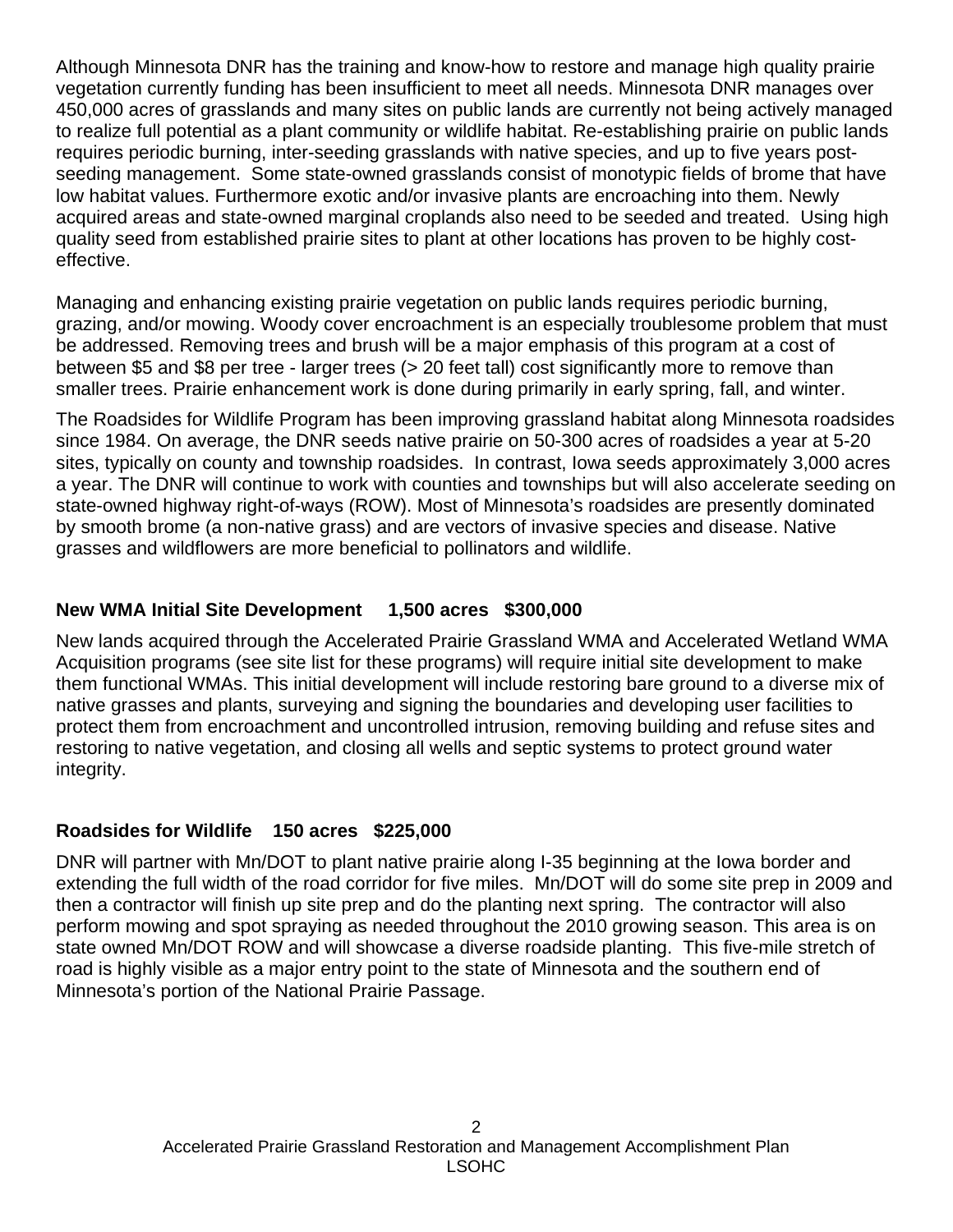## **Prairie Restoration and Management \$1,411,000 5,029 acres (2,154 additional acres as budget allows)**

The primary focus of this program encompasses 157 projects on 5,029 acres benefitting over 11,500 acres of planted and native grasslands. The attached spreadsheet lists 157 projects that will be completed in 2 years or less with a total projected cost of \$1.14 m. An additional 53 projects that will require 3 years or more to complete have been identified as reserve sites. The one and two year projects will be first priority. Should budgets allow additional work we would move down the list and begin implementation of longer duration projects. In these instances DNR will most likely submit subsequent phases in future years for additional funding so the projects can be completed.

### **Conservation Delivery**

Grassland restoration work will be primarily through seeding either bare ground (e.g newly acquired agricultural fields) or old-field habitat (e.g. smooth brome). Techniques for this work include site preparation such as mowing, spraying or burning when necessary; direct seeding and aerial seeding (along some roadsides). Seed will be obtained from vendors of local seed and harvested from native or restored prairie to supplement when needed. Projects will be designed and managed by DNR personnel (except ROW projects which will be managed by DOT). Contract vendors will be used to the greatest extent possible although DNR staff may perform some work when suitable contractors are not available.

Grassland management and enhancement work uses a number of techniques to reinvigorate or increase diversity of existing prairie type grasslands. Without periodic disturbance such as burning, mowing or grazing, grasslands decline in vigor and species diversity over time. This portion of the project is designed to mimic natural disturbance, supplement species diversity when necessary and increase stand vigor. Techniques that will be employed include brush removal, chemical treatment, mowing, inter-seeding and burning. Again contractors will be used to the greatest extent possible except in the case of burning.

### **Relationship to the** *Minnesota Conservation and Preservation Plan* **and Other Published Resource Management Plans**

**- Minnesota Conservation and Preservation Plan, 2008 –** Page 63 and 66, identifies prairie and savannahs as critical lands areas in need of management and protection.

**- MDNR Directions for Natural Resources, 2000** – page 19, 22, and 24

**- A Vision for Wildlife and its Use – Goals and Outcomes 2003 – 2013** DNR - Acquire, develop, and maintain WMAs for wildlife habitat, public hunting, and wildlife observation (page 26).

**- Long Range Plan for the Ring-necked Pheasant in Minnesota, 2005.** 

**- Roadsides for Wildlife Management Plan** – Page 86 action 3: "Should additional funds become available …a Roadsides for Wildlife/Roadside Vegetation technician should be placed in each of the eight Mn/DOT district stations." – Page 92 action items 24-26 include: Brome grass conversion/nottill drilling; erosion control aerial seeding; and develop a showcase demonstration roadside.

**- Mn/DOT Best Practices Handbook for Roadside Vegetation Management** – This document is devoted to improving vegetation along roadsides. Chapter 4 describes in detail the many benefits of using native prairie plants in roadsides.

| - Tomorrow's Habitat for the Wild and Rare Habitat restoration and protection page 38 |
|---------------------------------------------------------------------------------------|
|                                                                                       |

- **Minnesota Calling** The Calliang Habitat loss the page 23-24 - **Duck Recovery Plan Habitat restoration and protection pages 2-4**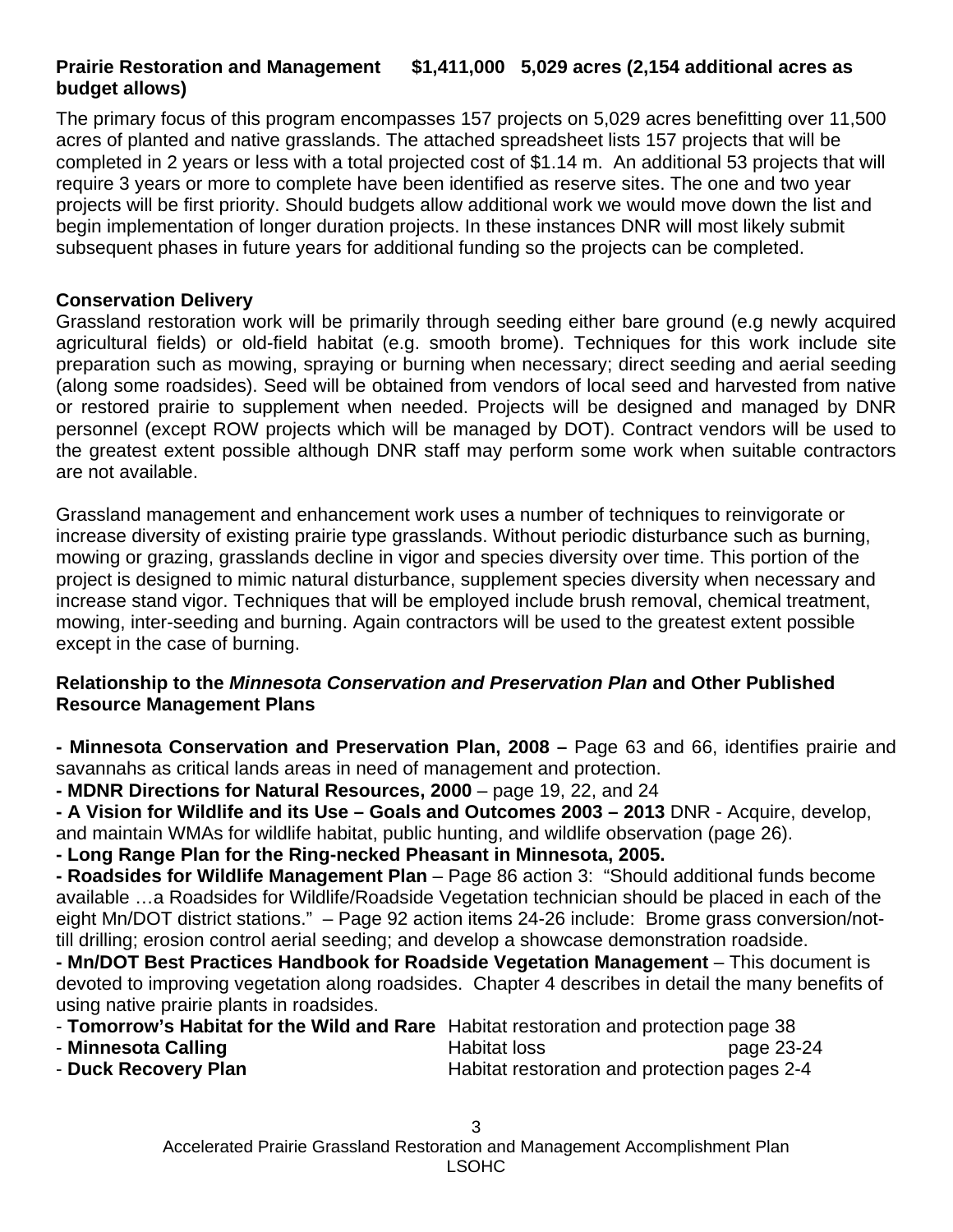# **Budget**

| <b>Budget Item</b>              | <b>Fiscal Year 10</b> | <b>Fiscal Year 11</b> | <b>Fiscal Year 12</b> |
|---------------------------------|-----------------------|-----------------------|-----------------------|
| <b>Personnel</b>                | 20,000                | 40,000                |                       |
| <b>Contracts</b>                | 817,000               | 817,000               |                       |
| <b>Equipment/Tools/Supplies</b> |                       |                       |                       |
| <b>Fee Acquisition</b>          |                       |                       |                       |
| <b>Easement Acquisition</b>     | $\Omega$              |                       |                       |
| <b>Easement Stewardship</b>     | 0                     |                       |                       |
| <b>Travel</b>                   | 3,000                 | 3,000                 |                       |
| <b>Additional Budget Items</b>  | 0                     |                       |                       |
|                                 |                       |                       |                       |
| <b>TOTAL</b>                    | 840,000               | 860,000               |                       |

## **Personnel Details**

| <b>Title</b> | <b>Name</b>                                  | Amount.               |                       |  |  |
|--------------|----------------------------------------------|-----------------------|-----------------------|--|--|
|              | Contract Specialist (Unclassified part-time) | \$60,000              |                       |  |  |
| Leverage     |                                              |                       |                       |  |  |
| Source of    | <b>Fiscal Year 10</b>                        | <b>Fiscal Year 11</b> | <b>Fiscal Year 12</b> |  |  |
| Leverage     |                                              |                       |                       |  |  |
| <b>TOTAL</b> |                                              |                       |                       |  |  |

# **Accomplishments:**

| Table 1<br>Accomplish-<br>ments | <b>Wetlands</b> | <b>Prairies</b>        | <b>Forests</b> | <b>Habitats for</b><br>Fish, Game<br>and Wildlife |
|---------------------------------|-----------------|------------------------|----------------|---------------------------------------------------|
| <b>Restore</b>                  |                 | Restore 1,010<br>acres |                |                                                   |
| <b>Protect</b>                  |                 | Protect 1,500          |                |                                                   |
| <b>Enhance</b>                  |                 | Enhance 4,170          |                |                                                   |
|                                 |                 | acres                  |                |                                                   |

| Table 2<br><b>Recommend</b><br><b>Fund</b><br><b>Allocation</b> | Wetlands | <b>Prairies</b> | <b>Forests</b> | <b>Habitats for</b><br>Fish, Game<br>and Wildlife |
|-----------------------------------------------------------------|----------|-----------------|----------------|---------------------------------------------------|
| <b>Restore</b>                                                  |          | \$550,420       |                |                                                   |
| <b>Protect</b>                                                  |          | \$300,000       |                |                                                   |
| <b>Enhance</b>                                                  |          | \$849,580       |                |                                                   |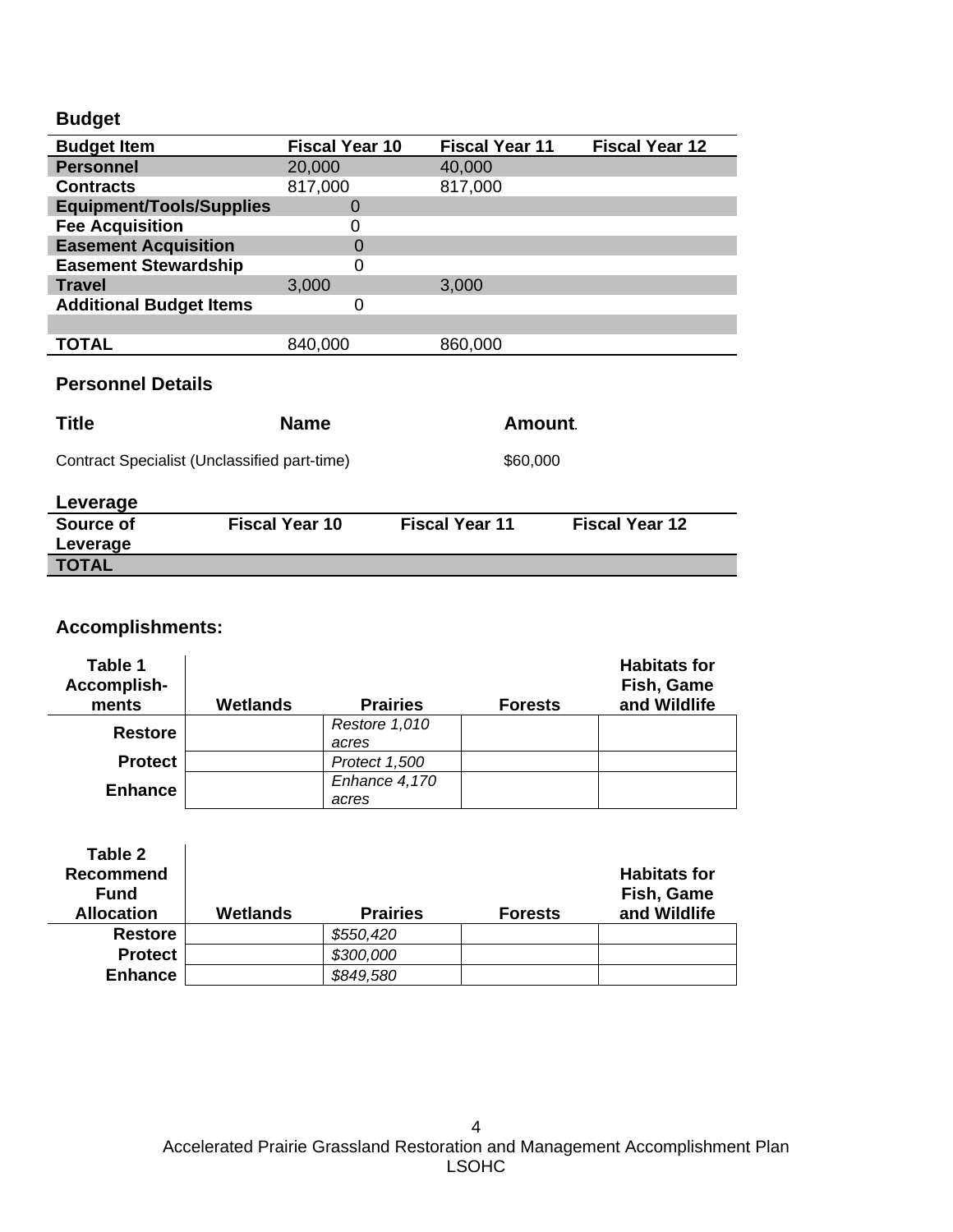| Table 3<br><b>Counties</b> |                 |                                                                                                                                                                                                                                                                                                                                                                                                                                                                                                                                                                                                                                                                                                                                                 |                | <b>Habitats for</b><br>Fish, Game |
|----------------------------|-----------------|-------------------------------------------------------------------------------------------------------------------------------------------------------------------------------------------------------------------------------------------------------------------------------------------------------------------------------------------------------------------------------------------------------------------------------------------------------------------------------------------------------------------------------------------------------------------------------------------------------------------------------------------------------------------------------------------------------------------------------------------------|----------------|-----------------------------------|
| <b>Impacted</b>            | <b>Wetlands</b> | <b>Prairies</b>                                                                                                                                                                                                                                                                                                                                                                                                                                                                                                                                                                                                                                                                                                                                 | <b>Forests</b> | and Wildlife                      |
| <b>Restore</b>             |                 | Kittson, Marshall, Red Lake, Polk,<br>Norman, Mahnomen, Clay,<br>Becker, Todd, Wilkin, Otter Tail,<br>Traverse, Grant, Douglas, Big<br>Stone, Stevens, Pope, Swift, Lac<br>qui Parle, Stearns, Kandiyohi,<br>Meeker, Chippewa, Yellow<br>Medicine, Renville, McLeod,<br>Sibley, Nicollet, Brown, Redwood,<br>Lyon, Lincoln, Yellow Medicine,<br>Pipestone, Murray, Cottonwood,<br>Watonwan, Blue Earth, Waseca,<br>Freeborn, Faribault, Martin,<br>Jackson, Nobles, Rock,<br>Clearwater, Morrison, Benton,<br>Sherburne, Wright, Isanti, Chisago,<br>Anoka, Washington, Isanti,<br>Hennepin, Ramsey, Hennepin,<br>Carver, Scott, Dakota, Goodhue,<br>Wagasha, Rice, Le Sueur, Dodge,<br>Olmstead, Winona, Mower,<br>Fillmore, Houston, Kanabec, |                |                                   |
| <b>Protect</b>             |                 | Same as above                                                                                                                                                                                                                                                                                                                                                                                                                                                                                                                                                                                                                                                                                                                                   |                |                                   |
| <b>Enhance</b>             |                 | Same as above                                                                                                                                                                                                                                                                                                                                                                                                                                                                                                                                                                                                                                                                                                                                   |                |                                   |

| Table 4<br><b>Non-State</b><br>Leverage | <b>Wetlands</b> | <b>Prairies</b> | <b>Forests</b> | <b>Habitats for</b><br>Fish, Game<br>and Wildlife |
|-----------------------------------------|-----------------|-----------------|----------------|---------------------------------------------------|
| <b>Restore</b>                          |                 | \$0             |                |                                                   |
| <b>Protect</b>                          |                 | \$0             |                |                                                   |
| <b>Enhance</b>                          |                 | \$0             |                |                                                   |

| Table 5<br><b>Acquisition</b><br><b>Data</b>           | <b>Wetlands</b> | <b>Prairies</b> | <b>Forests</b> | <b>Habitats for</b><br>Fish, Game<br>and Wildlife |
|--------------------------------------------------------|-----------------|-----------------|----------------|---------------------------------------------------|
| <b>Acquired in</b>                                     |                 |                 |                |                                                   |
| <b>Fee with State</b><br><b>PILT Liability</b>         |                 | 0               |                |                                                   |
|                                                        |                 |                 |                |                                                   |
| <b>Acquired in</b><br>Fee without<br><b>State PILT</b> |                 |                 |                |                                                   |
| Liability                                              |                 | 0               |                |                                                   |
| <b>Permanent</b><br><b>Easement</b>                    |                 | N               |                |                                                   |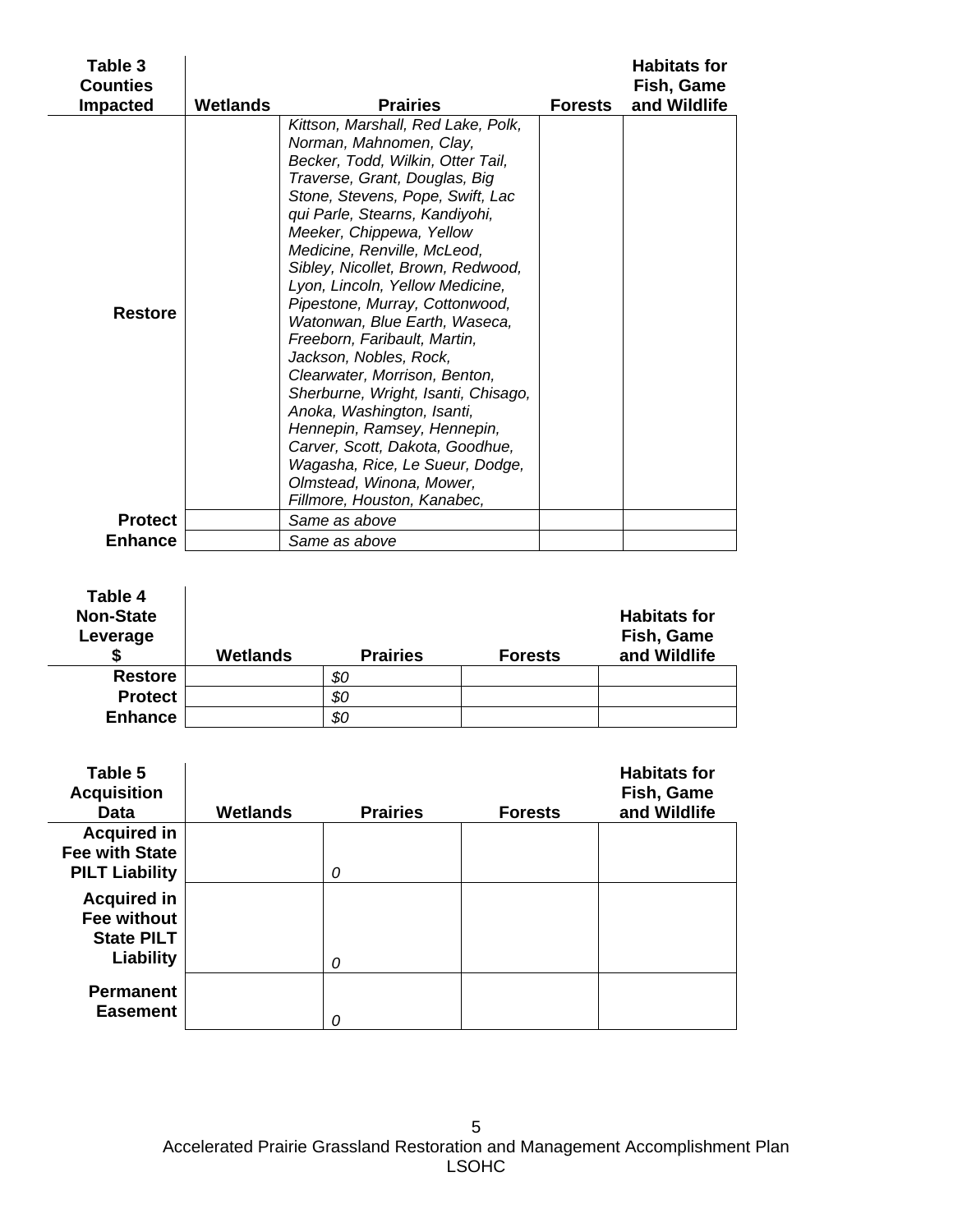### **Accomplishment Time Table**

Identify prairie for restoration/ enhancement Corober 30, 2009 6,680 acres Complete initial prairie restoration/ enhancements December 31, 2010 6,680 acres Complete follow up management for restorations December 31, 2011 2000 acres

**Milestone Measure Community Community Community Community Date Measure** 

### **Relationship to Your Current Budget**

This work will be a significant acceleration of what we normally do on public land prairie management work.

DNR wildlife spent the following on prairie management activities on public land in FY08 using state crews and equipment:

| Prairie grassland management | $$814, 432 - 6,486$ acres |
|------------------------------|---------------------------|
| <b>Prescribed burns</b>      | $$721,808 - 21,009$ acres |

Existing DNR staff will be used to identify work sites, assist with technical guidance on site-specific BMPs, and complete work site inspections and reports.

#### **How Will the Habitat Improvements Be Sustained?**

These restorations and enhancements will occur on public lands (primarily Wildlife Management Areas) which are owned in fee title by the state. Long-term maintenance will be incorporated into DNR's regular planning and maintenance schedule.

#### *Attach:*

Site map.

Specific site list attached including alternate opportunities as time and budget allow.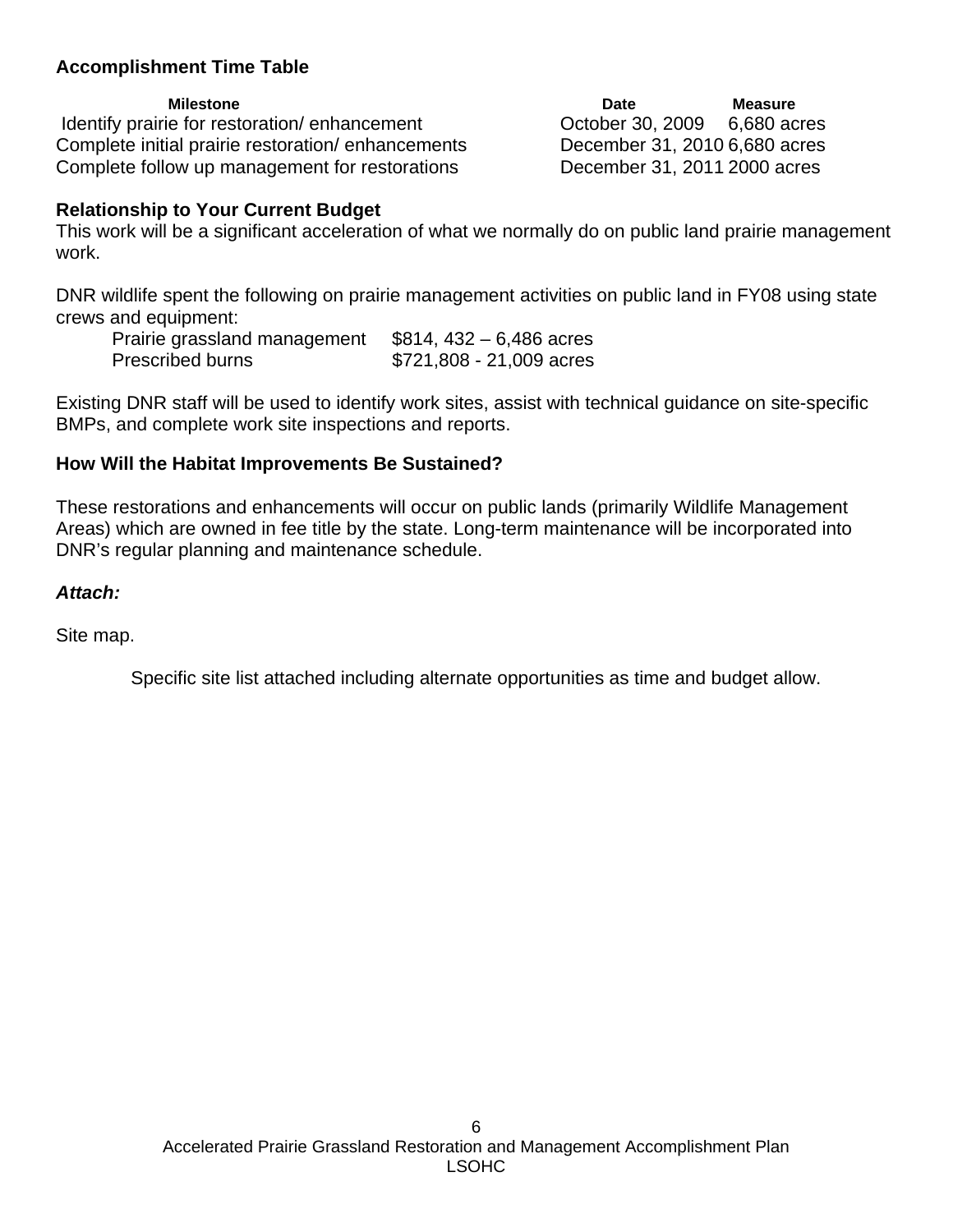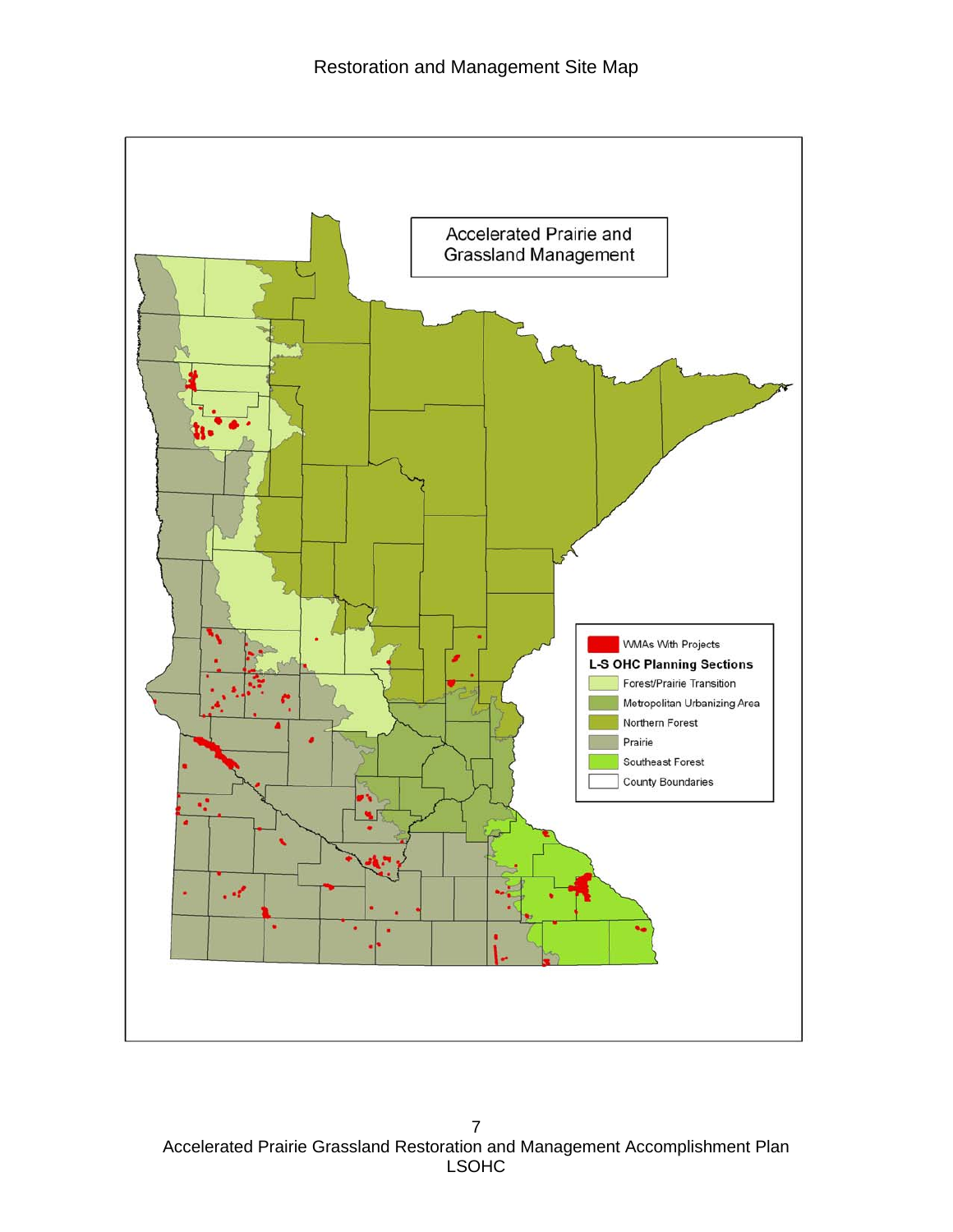Prairie WMA Acquisition Initial Site Development

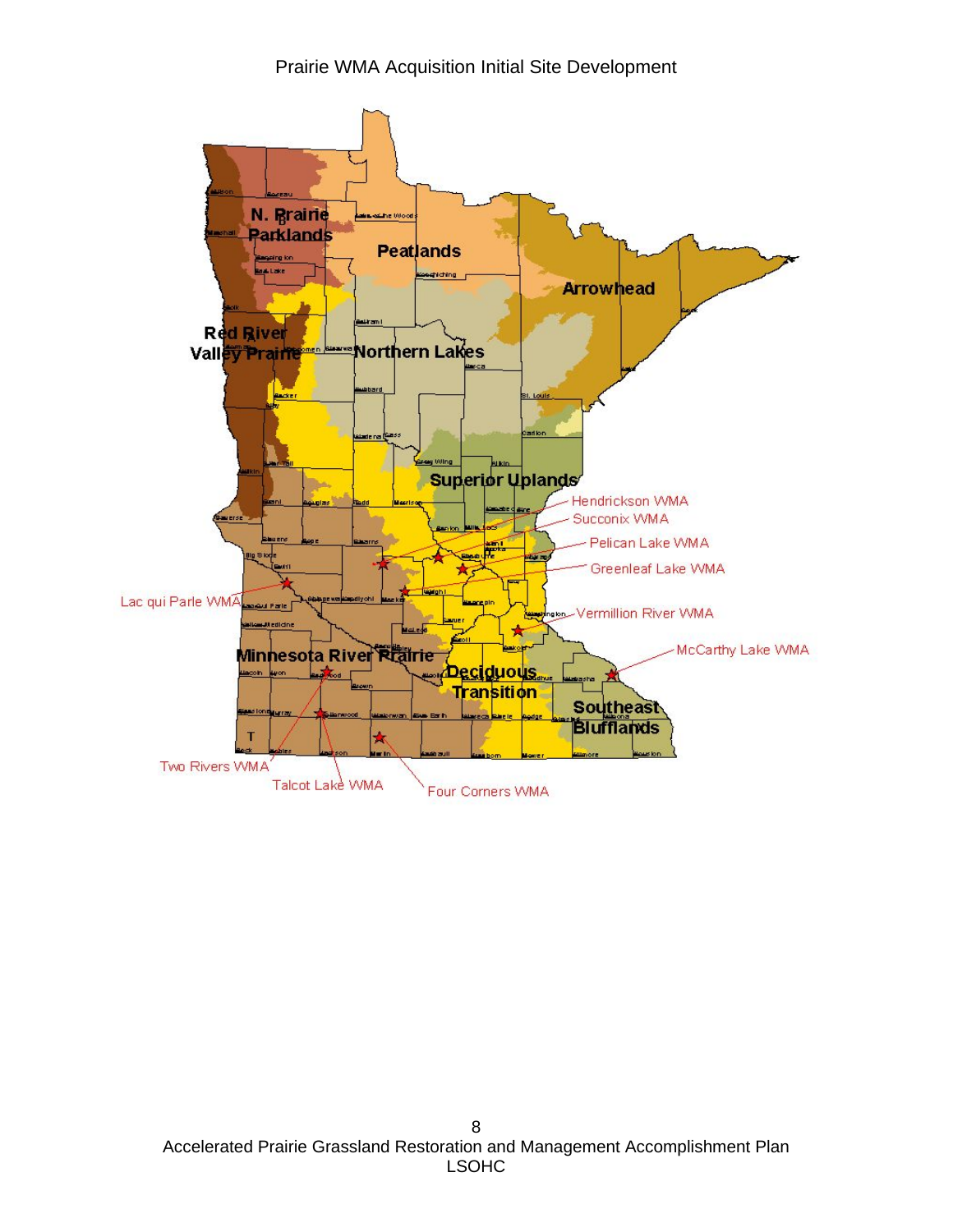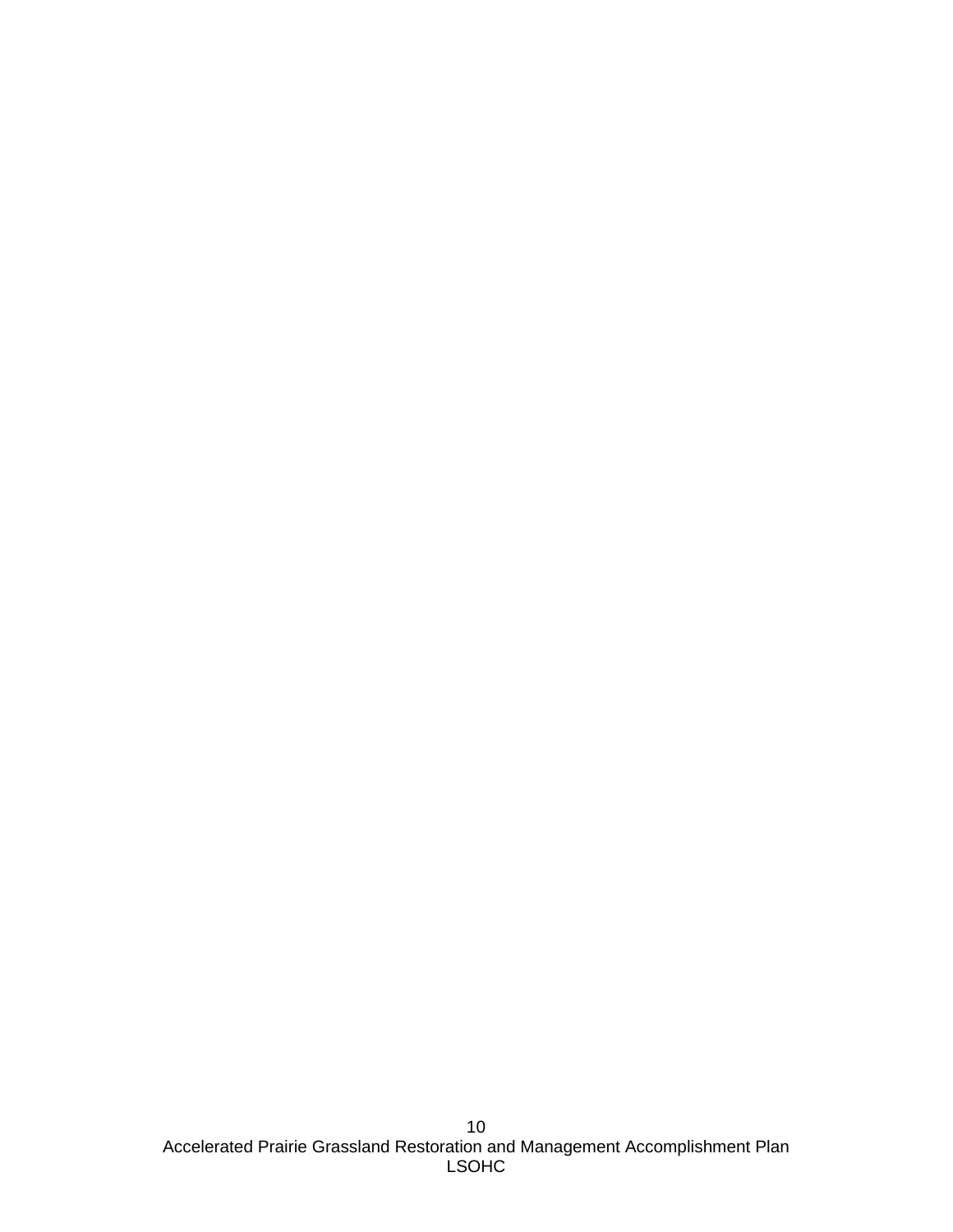# **FY 2010 Lessard-Sams Outdoor Heritage Council**  Accelerated Prairie Grassland Restoration and Management Site List **Accelerated Prairie Grassland Restoration and Management Site List 19945/2009**

|                  |                                          |                                                                                                                     |                                                    | <b>Restoration</b>                                   |                                                         | <b>Target Cover Type (Note:</b><br>It may take more than<br>one funding cycle to |                                                                                                                         |                             | <b>Est Total</b>                                                              |
|------------------|------------------------------------------|---------------------------------------------------------------------------------------------------------------------|----------------------------------------------------|------------------------------------------------------|---------------------------------------------------------|----------------------------------------------------------------------------------|-------------------------------------------------------------------------------------------------------------------------|-----------------------------|-------------------------------------------------------------------------------|
| <b>County</b>    | <b>Existing Cover Type</b>               | <b>Acres</b>                                                                                                        | <b>Acres</b>                                       | <b>Enhancement</b>                                   | this cycle                                              | type)                                                                            | <b>Difficulty</b>                                                                                                       | <b>Province</b>             | <b>Cost</b>                                                                   |
|                  |                                          |                                                                                                                     |                                                    |                                                      |                                                         |                                                                                  |                                                                                                                         |                             |                                                                               |
| <b>Big Stone</b> | Cropland                                 | 332                                                                                                                 | 25                                                 | $\mathsf{R}$                                         | Conversion                                              | Planted prairie                                                                  | Low                                                                                                                     | Prairie<br>Parkland         | \$8,000                                                                       |
|                  |                                          |                                                                                                                     |                                                    |                                                      | Woody                                                   |                                                                                  |                                                                                                                         | E.<br><b>Broadleaf</b>      |                                                                               |
| Dodge            |                                          |                                                                                                                     |                                                    |                                                      |                                                         |                                                                                  |                                                                                                                         |                             | \$3,000                                                                       |
|                  | bean stubble & Hybrid                    |                                                                                                                     |                                                    |                                                      |                                                         |                                                                                  |                                                                                                                         | Mixed                       |                                                                               |
|                  |                                          |                                                                                                                     |                                                    |                                                      |                                                         |                                                                                  |                                                                                                                         |                             | \$11,100                                                                      |
| Polk             | season grasses                           | 10                                                                                                                  | 10                                                 | $\mathsf{R}$                                         | Conversion                                              | Planted prairie                                                                  | Medium                                                                                                                  | Parkland                    | \$4,000                                                                       |
| Polk             | mix of native and cool<br>season grasses | 10                                                                                                                  | 10                                                 | $\mathsf{R}$                                         | Conversion                                              | Planted prairie                                                                  | Medium                                                                                                                  | Aspen<br>Parkland           | \$4,500                                                                       |
| Stevens          | Non-native grassland                     | 8                                                                                                                   | 8                                                  | $\mathsf{R}$                                         | Woody<br>removal                                        | Planted prairie                                                                  | Low                                                                                                                     | Prairie<br>Parkland         | \$2,700                                                                       |
| Douglas          |                                          | 20                                                                                                                  |                                                    | $\mathsf{R}$                                         | Woody<br>removal                                        |                                                                                  | Low                                                                                                                     | Prairie<br>Parkland         | \$2,450                                                                       |
| Douglas          |                                          |                                                                                                                     |                                                    |                                                      | Woody                                                   |                                                                                  |                                                                                                                         | Prairie                     | \$4,200                                                                       |
|                  |                                          |                                                                                                                     |                                                    |                                                      | Woody                                                   |                                                                                  |                                                                                                                         | Prairie                     | \$4,200                                                                       |
|                  | Kanabec<br>Grant                         | Forest<br>Poplar stumps<br>mix of native and cool<br>Non-native grassland<br><b>Tree Grove</b><br><b>Tree Grove</b> | <b>Benefitted</b><br>15<br>32<br>$\mathbf{3}$<br>3 | <b>Treated</b><br>6<br>32<br>20<br>$\mathbf{3}$<br>3 | or<br>$\mathsf{R}$<br>$\mathsf{R}$<br>$\mathsf{R}$<br>R | <b>Action(s) for</b><br>removal<br>Conversion<br>removal<br>removal              | reach the target cover<br>Oak-aspen savanna<br>Planted prairie<br>Planted prairie<br>Planted prairie<br>Planted prairie | Medium<br>Low<br>Low<br>Low | <b>ECS</b><br>Forest<br>Laurentian<br>Forest<br>Aspen<br>Parkland<br>Parkland |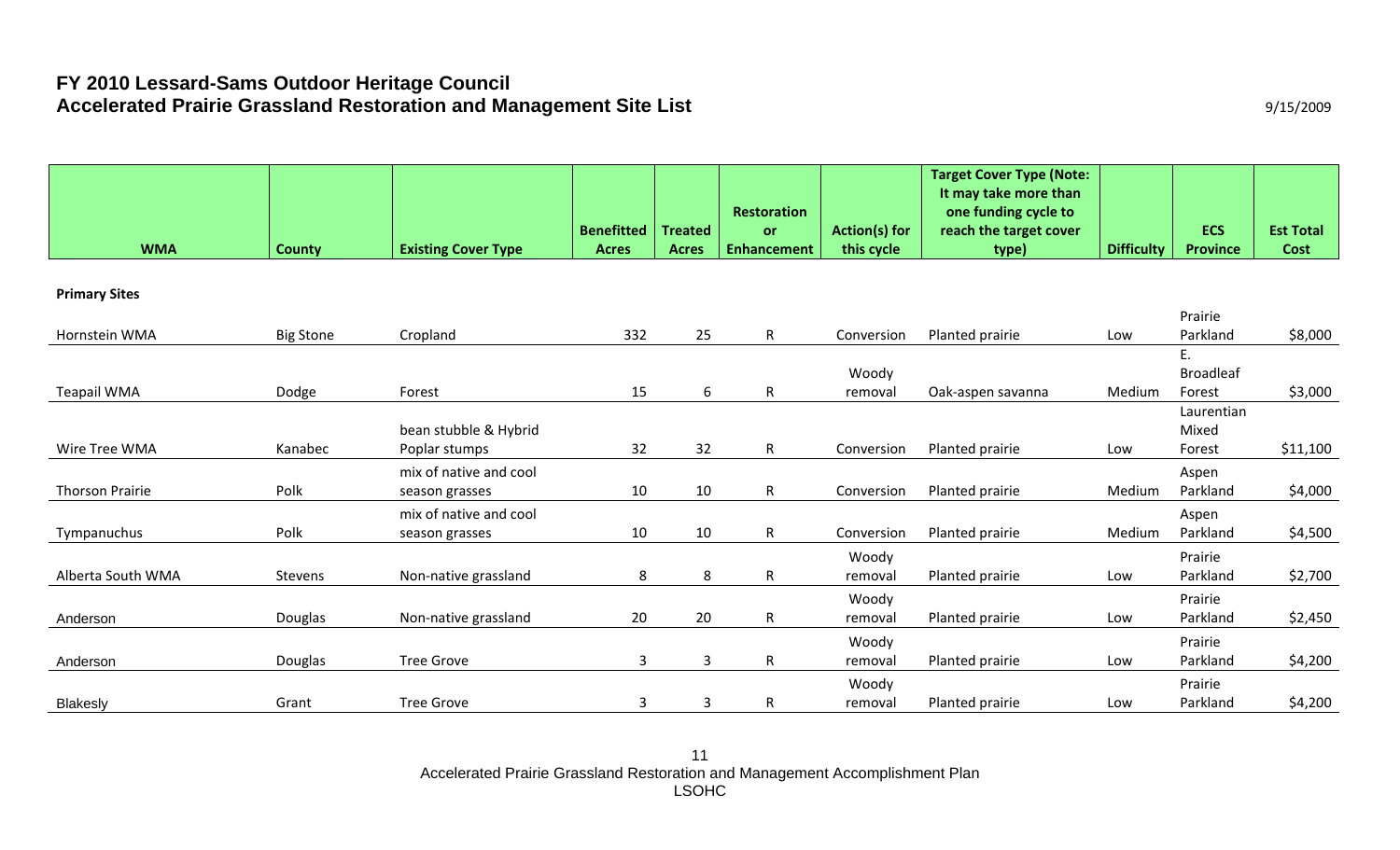| 18<br>18<br><b>Tree Grove</b><br>$\mathsf R$<br>Planted prairie<br>Parkland<br>\$22,000<br><b>Boekholt Grove WMA</b><br>Stevens<br>Low<br>removal<br>Woody<br>Prairie<br>5<br>5<br><b>Tree Grove</b><br>$\mathsf{R}^-$<br>Parkland<br>\$7,000<br>Douglas<br>Planted prairie<br>removal<br>Low<br><b>Brandon</b><br>Prairie<br>Woody<br>15<br>\$4,100<br><b>Brouillet WMA</b><br>Non-native grassland<br>15<br>$\mathsf{R}$<br>Parkland<br>Stevens<br>removal<br>Native prairie<br>Low<br>Woody<br>Prairie<br><b>Tree Grove</b><br>10<br>10<br>$\mathsf{R}$<br>Parkland<br>Planted prairie<br>\$14,000<br>Chippewa Falls South<br>Pope<br>removal<br>Low<br>Woody<br>Prairie<br>$\mathbf{3}$<br>$\mathbf{3}$<br><b>Tree Grove</b><br>$\mathsf{R}$<br>Parkland<br>\$4,200<br>Grant<br>removal<br>Planted prairie<br>Chippewa Pond<br>Low<br>Prairie<br>Woody<br>2.5<br>2.5<br>$\mathsf{R}$<br>\$4,000<br>Cin WMA<br>Stevens<br><b>Tree Grove</b><br>Planted prairie<br>Parkland<br>removal<br>Low<br>Prairie<br>Woody<br>48<br>48<br>$\mathsf{R}$<br>Parkland<br>\$26,300<br>Dolven WMA<br>Stevens<br>Non-native grassland<br>Planted prairie<br>removal<br>Low<br>Woody<br>Prairie<br>30<br>30<br>Parkland<br>\$5,250<br>Pope<br>Non-native grassland<br>$\mathsf{R}$<br>Planted prairie<br>removal<br>Low<br><b>Farwell Northeast</b><br>Prairie<br>Woody<br>$\overline{2}$<br>$\overline{2}$<br>$\mathsf{R}$<br>\$2,800<br>Pope<br><b>Tree Grove</b><br>Planted prairie<br>Parkland<br><b>Farwell Northeast</b><br>Low<br>removal<br>Woody<br>Prairie<br><b>Tree Grove</b><br>4<br>$\mathsf{R}$<br>Planted prairie<br>Parkland<br>\$5,600<br>Douglas<br>4<br>removal<br>Low<br>Hegg Lake<br>Woody<br>Prairie<br>10<br>10<br>$\mathsf{R}$<br>\$2,800<br>Pope<br>Non-native grassland<br>Planted prairie<br>Parkland<br>removal<br>Low<br>Heinks<br>Prairie<br>Woody<br>30<br>30<br>$\mathsf{R}$<br>\$5,850<br>Hennen WMA<br>Stevens<br>Non-native grassland<br>Planted prairie<br>Parkland<br>removal<br>Low<br>Woody<br>Prairie<br>1.5<br>\$2,000<br>Hennen WMA<br><b>Tree Grove</b><br>1.5<br>$\mathsf{R}$<br>Planted prairie<br>Parkland<br>Stevens<br>removal<br>Low<br>Prairie<br>Woody<br>$\overline{3}$<br>$\mathsf 3$<br><b>Tree Grove</b><br>$\mathsf{R}$<br>\$4,200<br>Pope<br>Planted prairie<br>Parkland<br>removal<br>Low<br>Prairie<br>Woody<br>$\overline{2}$<br>$\overline{2}$<br>$\mathsf{R}$<br>\$2,800<br><b>Tree Grove</b><br>Planted prairie<br>Parkland<br>Pope<br>removal<br>Low<br>Woody<br>Prairie |        |  |  | Woody |  | Prairie |  |
|-----------------------------------------------------------------------------------------------------------------------------------------------------------------------------------------------------------------------------------------------------------------------------------------------------------------------------------------------------------------------------------------------------------------------------------------------------------------------------------------------------------------------------------------------------------------------------------------------------------------------------------------------------------------------------------------------------------------------------------------------------------------------------------------------------------------------------------------------------------------------------------------------------------------------------------------------------------------------------------------------------------------------------------------------------------------------------------------------------------------------------------------------------------------------------------------------------------------------------------------------------------------------------------------------------------------------------------------------------------------------------------------------------------------------------------------------------------------------------------------------------------------------------------------------------------------------------------------------------------------------------------------------------------------------------------------------------------------------------------------------------------------------------------------------------------------------------------------------------------------------------------------------------------------------------------------------------------------------------------------------------------------------------------------------------------------------------------------------------------------------------------------------------------------------------------------------------------------------------------------------------------------------------------------------------------------------------------------------------------------------------------------------------------------------------------------------------------------------------------------------------------------------------|--------|--|--|-------|--|---------|--|
|                                                                                                                                                                                                                                                                                                                                                                                                                                                                                                                                                                                                                                                                                                                                                                                                                                                                                                                                                                                                                                                                                                                                                                                                                                                                                                                                                                                                                                                                                                                                                                                                                                                                                                                                                                                                                                                                                                                                                                                                                                                                                                                                                                                                                                                                                                                                                                                                                                                                                                                             |        |  |  |       |  |         |  |
|                                                                                                                                                                                                                                                                                                                                                                                                                                                                                                                                                                                                                                                                                                                                                                                                                                                                                                                                                                                                                                                                                                                                                                                                                                                                                                                                                                                                                                                                                                                                                                                                                                                                                                                                                                                                                                                                                                                                                                                                                                                                                                                                                                                                                                                                                                                                                                                                                                                                                                                             |        |  |  |       |  |         |  |
|                                                                                                                                                                                                                                                                                                                                                                                                                                                                                                                                                                                                                                                                                                                                                                                                                                                                                                                                                                                                                                                                                                                                                                                                                                                                                                                                                                                                                                                                                                                                                                                                                                                                                                                                                                                                                                                                                                                                                                                                                                                                                                                                                                                                                                                                                                                                                                                                                                                                                                                             |        |  |  |       |  |         |  |
|                                                                                                                                                                                                                                                                                                                                                                                                                                                                                                                                                                                                                                                                                                                                                                                                                                                                                                                                                                                                                                                                                                                                                                                                                                                                                                                                                                                                                                                                                                                                                                                                                                                                                                                                                                                                                                                                                                                                                                                                                                                                                                                                                                                                                                                                                                                                                                                                                                                                                                                             |        |  |  |       |  |         |  |
|                                                                                                                                                                                                                                                                                                                                                                                                                                                                                                                                                                                                                                                                                                                                                                                                                                                                                                                                                                                                                                                                                                                                                                                                                                                                                                                                                                                                                                                                                                                                                                                                                                                                                                                                                                                                                                                                                                                                                                                                                                                                                                                                                                                                                                                                                                                                                                                                                                                                                                                             |        |  |  |       |  |         |  |
|                                                                                                                                                                                                                                                                                                                                                                                                                                                                                                                                                                                                                                                                                                                                                                                                                                                                                                                                                                                                                                                                                                                                                                                                                                                                                                                                                                                                                                                                                                                                                                                                                                                                                                                                                                                                                                                                                                                                                                                                                                                                                                                                                                                                                                                                                                                                                                                                                                                                                                                             |        |  |  |       |  |         |  |
|                                                                                                                                                                                                                                                                                                                                                                                                                                                                                                                                                                                                                                                                                                                                                                                                                                                                                                                                                                                                                                                                                                                                                                                                                                                                                                                                                                                                                                                                                                                                                                                                                                                                                                                                                                                                                                                                                                                                                                                                                                                                                                                                                                                                                                                                                                                                                                                                                                                                                                                             |        |  |  |       |  |         |  |
|                                                                                                                                                                                                                                                                                                                                                                                                                                                                                                                                                                                                                                                                                                                                                                                                                                                                                                                                                                                                                                                                                                                                                                                                                                                                                                                                                                                                                                                                                                                                                                                                                                                                                                                                                                                                                                                                                                                                                                                                                                                                                                                                                                                                                                                                                                                                                                                                                                                                                                                             |        |  |  |       |  |         |  |
|                                                                                                                                                                                                                                                                                                                                                                                                                                                                                                                                                                                                                                                                                                                                                                                                                                                                                                                                                                                                                                                                                                                                                                                                                                                                                                                                                                                                                                                                                                                                                                                                                                                                                                                                                                                                                                                                                                                                                                                                                                                                                                                                                                                                                                                                                                                                                                                                                                                                                                                             |        |  |  |       |  |         |  |
|                                                                                                                                                                                                                                                                                                                                                                                                                                                                                                                                                                                                                                                                                                                                                                                                                                                                                                                                                                                                                                                                                                                                                                                                                                                                                                                                                                                                                                                                                                                                                                                                                                                                                                                                                                                                                                                                                                                                                                                                                                                                                                                                                                                                                                                                                                                                                                                                                                                                                                                             |        |  |  |       |  |         |  |
|                                                                                                                                                                                                                                                                                                                                                                                                                                                                                                                                                                                                                                                                                                                                                                                                                                                                                                                                                                                                                                                                                                                                                                                                                                                                                                                                                                                                                                                                                                                                                                                                                                                                                                                                                                                                                                                                                                                                                                                                                                                                                                                                                                                                                                                                                                                                                                                                                                                                                                                             |        |  |  |       |  |         |  |
|                                                                                                                                                                                                                                                                                                                                                                                                                                                                                                                                                                                                                                                                                                                                                                                                                                                                                                                                                                                                                                                                                                                                                                                                                                                                                                                                                                                                                                                                                                                                                                                                                                                                                                                                                                                                                                                                                                                                                                                                                                                                                                                                                                                                                                                                                                                                                                                                                                                                                                                             |        |  |  |       |  |         |  |
|                                                                                                                                                                                                                                                                                                                                                                                                                                                                                                                                                                                                                                                                                                                                                                                                                                                                                                                                                                                                                                                                                                                                                                                                                                                                                                                                                                                                                                                                                                                                                                                                                                                                                                                                                                                                                                                                                                                                                                                                                                                                                                                                                                                                                                                                                                                                                                                                                                                                                                                             |        |  |  |       |  |         |  |
|                                                                                                                                                                                                                                                                                                                                                                                                                                                                                                                                                                                                                                                                                                                                                                                                                                                                                                                                                                                                                                                                                                                                                                                                                                                                                                                                                                                                                                                                                                                                                                                                                                                                                                                                                                                                                                                                                                                                                                                                                                                                                                                                                                                                                                                                                                                                                                                                                                                                                                                             |        |  |  |       |  |         |  |
|                                                                                                                                                                                                                                                                                                                                                                                                                                                                                                                                                                                                                                                                                                                                                                                                                                                                                                                                                                                                                                                                                                                                                                                                                                                                                                                                                                                                                                                                                                                                                                                                                                                                                                                                                                                                                                                                                                                                                                                                                                                                                                                                                                                                                                                                                                                                                                                                                                                                                                                             |        |  |  |       |  |         |  |
|                                                                                                                                                                                                                                                                                                                                                                                                                                                                                                                                                                                                                                                                                                                                                                                                                                                                                                                                                                                                                                                                                                                                                                                                                                                                                                                                                                                                                                                                                                                                                                                                                                                                                                                                                                                                                                                                                                                                                                                                                                                                                                                                                                                                                                                                                                                                                                                                                                                                                                                             |        |  |  |       |  |         |  |
|                                                                                                                                                                                                                                                                                                                                                                                                                                                                                                                                                                                                                                                                                                                                                                                                                                                                                                                                                                                                                                                                                                                                                                                                                                                                                                                                                                                                                                                                                                                                                                                                                                                                                                                                                                                                                                                                                                                                                                                                                                                                                                                                                                                                                                                                                                                                                                                                                                                                                                                             |        |  |  |       |  |         |  |
|                                                                                                                                                                                                                                                                                                                                                                                                                                                                                                                                                                                                                                                                                                                                                                                                                                                                                                                                                                                                                                                                                                                                                                                                                                                                                                                                                                                                                                                                                                                                                                                                                                                                                                                                                                                                                                                                                                                                                                                                                                                                                                                                                                                                                                                                                                                                                                                                                                                                                                                             |        |  |  |       |  |         |  |
|                                                                                                                                                                                                                                                                                                                                                                                                                                                                                                                                                                                                                                                                                                                                                                                                                                                                                                                                                                                                                                                                                                                                                                                                                                                                                                                                                                                                                                                                                                                                                                                                                                                                                                                                                                                                                                                                                                                                                                                                                                                                                                                                                                                                                                                                                                                                                                                                                                                                                                                             |        |  |  |       |  |         |  |
|                                                                                                                                                                                                                                                                                                                                                                                                                                                                                                                                                                                                                                                                                                                                                                                                                                                                                                                                                                                                                                                                                                                                                                                                                                                                                                                                                                                                                                                                                                                                                                                                                                                                                                                                                                                                                                                                                                                                                                                                                                                                                                                                                                                                                                                                                                                                                                                                                                                                                                                             |        |  |  |       |  |         |  |
|                                                                                                                                                                                                                                                                                                                                                                                                                                                                                                                                                                                                                                                                                                                                                                                                                                                                                                                                                                                                                                                                                                                                                                                                                                                                                                                                                                                                                                                                                                                                                                                                                                                                                                                                                                                                                                                                                                                                                                                                                                                                                                                                                                                                                                                                                                                                                                                                                                                                                                                             |        |  |  |       |  |         |  |
|                                                                                                                                                                                                                                                                                                                                                                                                                                                                                                                                                                                                                                                                                                                                                                                                                                                                                                                                                                                                                                                                                                                                                                                                                                                                                                                                                                                                                                                                                                                                                                                                                                                                                                                                                                                                                                                                                                                                                                                                                                                                                                                                                                                                                                                                                                                                                                                                                                                                                                                             |        |  |  |       |  |         |  |
|                                                                                                                                                                                                                                                                                                                                                                                                                                                                                                                                                                                                                                                                                                                                                                                                                                                                                                                                                                                                                                                                                                                                                                                                                                                                                                                                                                                                                                                                                                                                                                                                                                                                                                                                                                                                                                                                                                                                                                                                                                                                                                                                                                                                                                                                                                                                                                                                                                                                                                                             |        |  |  |       |  |         |  |
|                                                                                                                                                                                                                                                                                                                                                                                                                                                                                                                                                                                                                                                                                                                                                                                                                                                                                                                                                                                                                                                                                                                                                                                                                                                                                                                                                                                                                                                                                                                                                                                                                                                                                                                                                                                                                                                                                                                                                                                                                                                                                                                                                                                                                                                                                                                                                                                                                                                                                                                             |        |  |  |       |  |         |  |
|                                                                                                                                                                                                                                                                                                                                                                                                                                                                                                                                                                                                                                                                                                                                                                                                                                                                                                                                                                                                                                                                                                                                                                                                                                                                                                                                                                                                                                                                                                                                                                                                                                                                                                                                                                                                                                                                                                                                                                                                                                                                                                                                                                                                                                                                                                                                                                                                                                                                                                                             |        |  |  |       |  |         |  |
|                                                                                                                                                                                                                                                                                                                                                                                                                                                                                                                                                                                                                                                                                                                                                                                                                                                                                                                                                                                                                                                                                                                                                                                                                                                                                                                                                                                                                                                                                                                                                                                                                                                                                                                                                                                                                                                                                                                                                                                                                                                                                                                                                                                                                                                                                                                                                                                                                                                                                                                             |        |  |  |       |  |         |  |
|                                                                                                                                                                                                                                                                                                                                                                                                                                                                                                                                                                                                                                                                                                                                                                                                                                                                                                                                                                                                                                                                                                                                                                                                                                                                                                                                                                                                                                                                                                                                                                                                                                                                                                                                                                                                                                                                                                                                                                                                                                                                                                                                                                                                                                                                                                                                                                                                                                                                                                                             |        |  |  |       |  |         |  |
|                                                                                                                                                                                                                                                                                                                                                                                                                                                                                                                                                                                                                                                                                                                                                                                                                                                                                                                                                                                                                                                                                                                                                                                                                                                                                                                                                                                                                                                                                                                                                                                                                                                                                                                                                                                                                                                                                                                                                                                                                                                                                                                                                                                                                                                                                                                                                                                                                                                                                                                             | Hoff   |  |  |       |  |         |  |
|                                                                                                                                                                                                                                                                                                                                                                                                                                                                                                                                                                                                                                                                                                                                                                                                                                                                                                                                                                                                                                                                                                                                                                                                                                                                                                                                                                                                                                                                                                                                                                                                                                                                                                                                                                                                                                                                                                                                                                                                                                                                                                                                                                                                                                                                                                                                                                                                                                                                                                                             |        |  |  |       |  |         |  |
|                                                                                                                                                                                                                                                                                                                                                                                                                                                                                                                                                                                                                                                                                                                                                                                                                                                                                                                                                                                                                                                                                                                                                                                                                                                                                                                                                                                                                                                                                                                                                                                                                                                                                                                                                                                                                                                                                                                                                                                                                                                                                                                                                                                                                                                                                                                                                                                                                                                                                                                             | Hoff   |  |  |       |  |         |  |
|                                                                                                                                                                                                                                                                                                                                                                                                                                                                                                                                                                                                                                                                                                                                                                                                                                                                                                                                                                                                                                                                                                                                                                                                                                                                                                                                                                                                                                                                                                                                                                                                                                                                                                                                                                                                                                                                                                                                                                                                                                                                                                                                                                                                                                                                                                                                                                                                                                                                                                                             |        |  |  |       |  |         |  |
| 40<br>40<br>Parkland<br>\$2,800<br>Grant<br>Non-native grassland<br>R<br>Planted prairie<br>removal<br>Low                                                                                                                                                                                                                                                                                                                                                                                                                                                                                                                                                                                                                                                                                                                                                                                                                                                                                                                                                                                                                                                                                                                                                                                                                                                                                                                                                                                                                                                                                                                                                                                                                                                                                                                                                                                                                                                                                                                                                                                                                                                                                                                                                                                                                                                                                                                                                                                                                  | Jensen |  |  |       |  |         |  |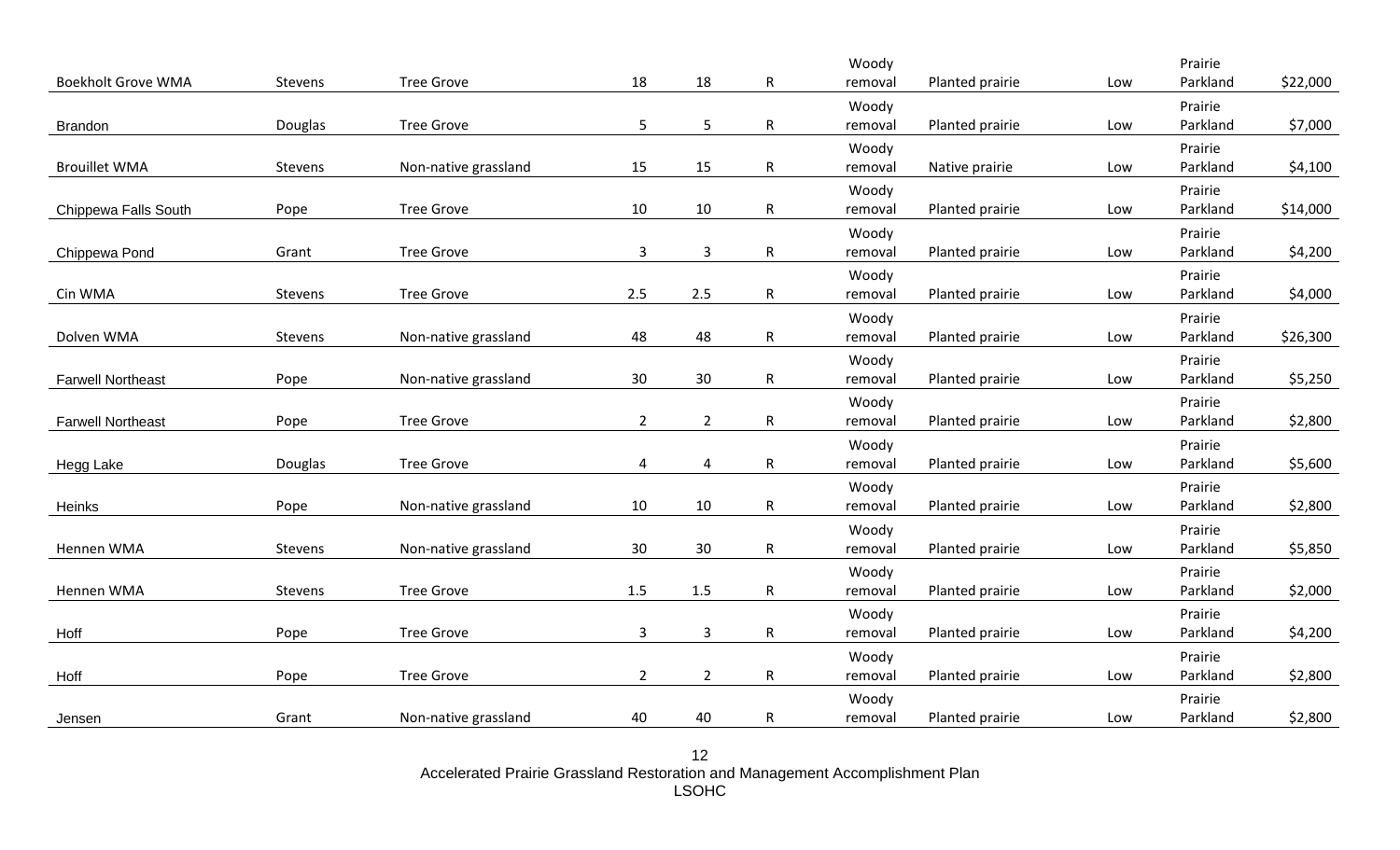|                     |         |                      |                |                  |                | Woody            |                 |     | Prairie             |          |
|---------------------|---------|----------------------|----------------|------------------|----------------|------------------|-----------------|-----|---------------------|----------|
| Jensen              | Grant   | <b>Tree Grove</b>    | 5              | 5                | $\mathsf{R}$   | removal          | Planted prairie | Low | Parkland            | \$7,000  |
|                     |         |                      |                |                  |                | Woody            |                 |     | Prairie             |          |
| John A. Scharf WMA  | Stevens | <b>Tree Grove</b>    | 3.5            | 3.5              | $\mathsf{R}$   | removal          | Planted prairie | Low | Parkland            | \$5,000  |
|                     |         |                      |                |                  |                | Woody            |                 |     | Prairie             |          |
| Kensington          | Douglas | <b>Tree Grove</b>    | 4.5            | 4.5              | $\mathsf{R}$   | removal          | Planted prairie | Low | Parkland            | \$6,300  |
|                     |         |                      |                |                  |                | Woody            |                 |     | Prairie             |          |
| Macsville           | Grant   | Non-native grassland | 120            | 120              | $\mathsf{R}^-$ | removal          | Planted prairie | Low | Parkland            | \$7,350  |
|                     |         |                      |                |                  |                | Woody            |                 |     | Prairie             |          |
| Marple              | Grant   | <b>Tree Grove</b>    | 3.5            | 3.5              | $\mathsf{R}$   | removal          | Planted prairie | Low | Parkland            | \$4,900  |
|                     |         |                      |                |                  |                | Woody            |                 |     | Prairie             |          |
| <b>Mathison WMA</b> | Stevens | Non-native grassland | $5\phantom{.}$ | 5                | $\mathsf{R}$   | removal          | Planted prairie | Low | Parkland            | \$2,000  |
|                     |         |                      |                |                  |                | Woody            |                 |     | Prairie             |          |
| Mathison WMA        | Stevens | <b>Tree Grove</b>    | 3.5            | 3.5              | $\mathsf{R}$   | removal          | Planted prairie | Low | Parkland            | \$5,000  |
|                     |         |                      |                |                  |                | Woody            |                 |     | Prairie             |          |
| Mustinka North      | Grant   | Non-native grassland | 10             | 10               | $\mathsf{R}$   | removal          | Native prairie  | Low | Parkland            | \$2,450  |
|                     |         |                      |                |                  |                | Woody            |                 |     | Prairie             |          |
| Mustinka South      | Grant   | Non-native grassland | 15             | 15               | $\mathsf{R}$   | removal          | Native prairie  | Low | Parkland            | \$3,850  |
|                     |         |                      |                |                  |                | Woody            |                 |     | Prairie             |          |
| Nora                | Pope    | Non-native grassland | 70             | 70               | R              | removal          | Planted prairie | Low | Parkland            | \$9,450  |
|                     |         |                      |                |                  |                | Woody            |                 |     | Prairie             |          |
| Old Gravel Pit WMA  | Stevens | Non-native grassland | 6              | $\boldsymbol{6}$ | $\mathsf{R}$   | removal          | Planted prairie | Low | Parkland            | \$2,700  |
|                     |         |                      |                |                  |                | Woody            |                 |     | Prairie             |          |
| <b>Red Rock</b>     | Douglas | <b>Tree Grove</b>    | 2.5            | 2.5              | $\mathsf{R}$   | removal          | Planted prairie | Low | Parkland            | \$3,500  |
|                     |         |                      |                |                  |                |                  |                 |     | Prairie             |          |
| <b>Red Rock</b>     | Douglas | <b>Tree Grove</b>    | $\overline{2}$ | $\overline{2}$   | $\mathsf{R}$   | Woody<br>removal | Planted prairie | Low | Parkland            | \$2,800  |
|                     |         |                      |                |                  |                |                  |                 |     |                     |          |
| Robertson WMA       | Stevens | Non-native grassland | 4              | 4                | $\mathsf{R}$   | Woody            | Planted prairie |     | Prairie<br>Parkland | \$4,600  |
|                     |         |                      |                |                  |                | removal          |                 | Low |                     |          |
|                     |         |                      |                |                  |                | Woody            |                 |     | Prairie             |          |
| Schuck              | Grant   | Non-native grassland | 10             | $10\,$           | $\mathsf R$    | removal          | Planted prairie | Low | Parkland            | \$2,450  |
|                     |         |                      |                |                  |                | Woody            |                 |     | Prairie             |          |
| Sedan               | Pope    | <b>Tree Grove</b>    | 8              | 8                | $\mathsf{R}$   | removal          | Planted prairie | Low | Parkland            | \$11,200 |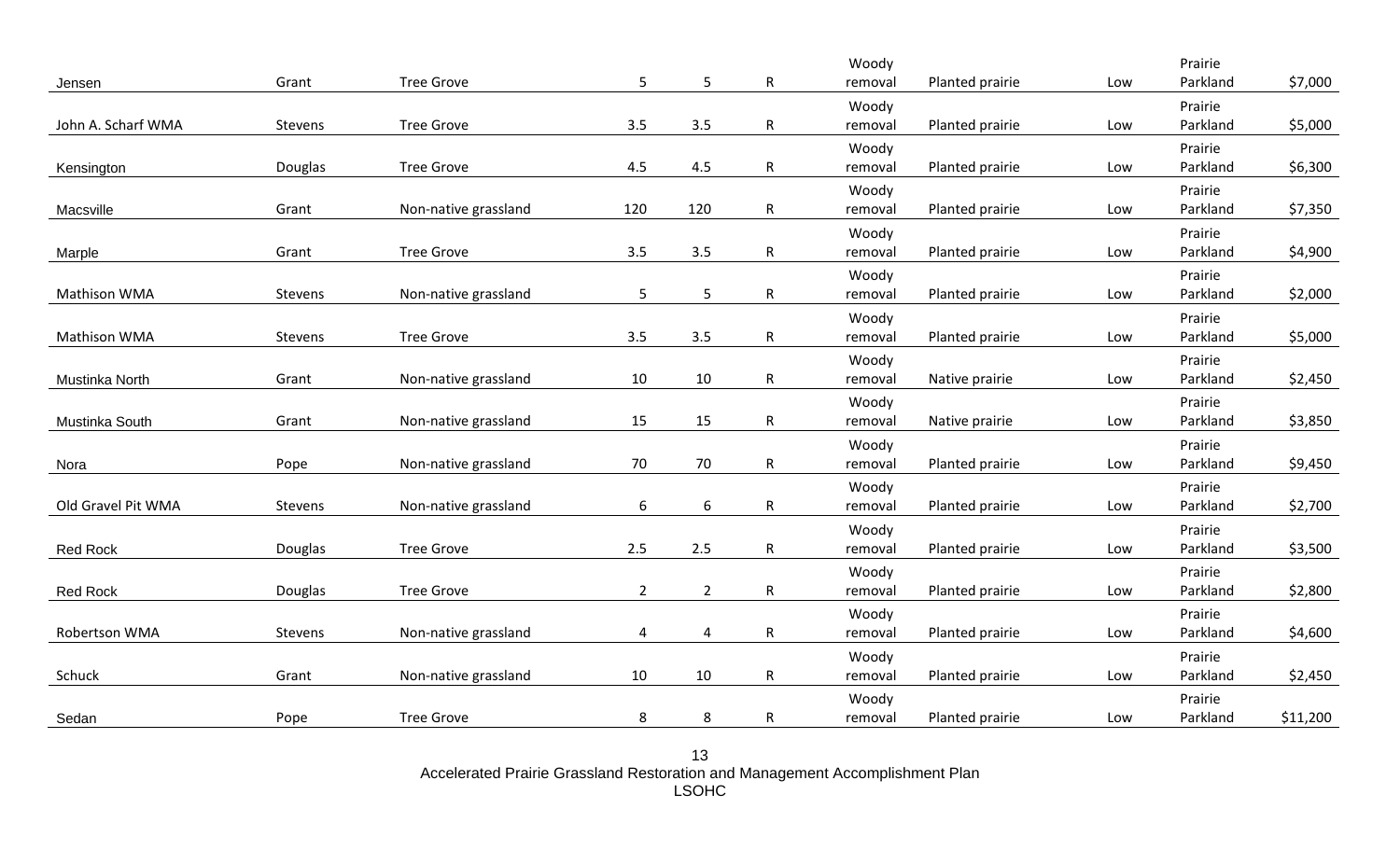|                    |                        |                       |                |                |                | Woody            |                 |     | Prairie             |          |
|--------------------|------------------------|-----------------------|----------------|----------------|----------------|------------------|-----------------|-----|---------------------|----------|
| Shuck              | Grant                  | <b>Tree Grove</b>     | 3              | $\mathbf{3}$   | $\mathsf{R}^-$ | removal          | Planted prairie | Low | Parkland            | \$4,200  |
|                    |                        |                       |                |                |                | Woody            |                 |     | Prairie             |          |
| Skarpness          | Pope                   | <b>Tree Grove</b>     | 3              | $\mathbf{3}$   | $\mathsf{R}^-$ | removal          | Planted prairie | Low | Parkland            | \$4,200  |
|                    |                        |                       |                |                |                | Woody            |                 |     | Prairie             |          |
| <b>Urness East</b> | Douglas                | <b>Tree Grove</b>     | 2.5            | 2.5            | R              | removal          | Planted prairie | Low | Parkland            | \$3,500  |
|                    |                        |                       |                |                |                | Woody            |                 |     | Prairie             |          |
| Wade               | Pope                   | Non-native grassland  | 40             | 40             | R.             | removal          | Planted prairie | Low | Parkland            | \$5,250  |
|                    |                        |                       |                |                |                | Woody            |                 |     | Prairie             |          |
| Weiler WMA         | Stevens                | Non-native grassland  | $\overline{7}$ | $\overline{7}$ | R.             | removal          | Planted prairie | Low | Parkland            | \$4,100  |
|                    |                        |                       |                |                |                | Woody            |                 |     | Prairie             |          |
| Weiler WMA         | Stevens                | <b>Tree Grove</b>     | 2.5            | 2.5            | $\mathsf{R}^-$ | removal          | Planted prairie | Low | Parkland            | \$4,000  |
|                    |                        |                       |                |                |                | Woody            |                 |     | Prairie             |          |
| White Bear Lake    | Pope                   | Non-native grassland  | 50             | 50             | R.             | removal          | Planted prairie | Low | Parkland            | \$4,200  |
|                    |                        |                       |                |                |                | Woody            |                 |     | Prairie             |          |
| White Bear Lake    | Pope                   | <b>Tree Grove</b>     | $\overline{2}$ | $\overline{2}$ | R.             | removal          | Planted prairie | Low | Parkland            | \$2,800  |
|                    |                        |                       |                |                |                | Woody            |                 |     | Prairie             |          |
| White Bear Lake    | Pope                   | <b>Tree Grove</b>     | $\overline{4}$ | $\overline{4}$ | $\mathsf{R}^-$ | removal          | Planted prairie | Low | Parkland            | \$5,600  |
|                    |                        |                       |                |                |                |                  |                 |     | Prairie             |          |
| Reserve WMA        | <b>Yellow Medicine</b> | Crop                  | 133            | 17.7           | R.             | Conversion       | Planted prairie | Low | Parkland            | \$5,301  |
|                    |                        |                       |                |                |                |                  |                 |     | Prairie             |          |
| Rosenau-Lambrecht  | Brown                  | Cropland              | 11             | 11             | R.             | Conversion       | Planted prairie | Low | Parkland            | \$4,650  |
|                    |                        |                       |                |                |                |                  |                 |     | Prairie             |          |
| <b>Turkey Foot</b> | Redwood                | Cropland              | 102            | 102            | $\mathsf{R}^-$ | Conversion       | Planted prairie | Low | Parkland            | \$37,230 |
|                    |                        |                       |                |                |                | Woody            |                 |     | Prairie             |          |
| Lac qui Parle WMA  | Swift                  | <b>Native Prairie</b> | 125            | 35             | E.             | removal          | Native prairie  | Low | Parkland            | \$3,000  |
|                    |                        |                       |                |                |                |                  |                 |     |                     |          |
| Erie WMA           | <b>Yellow Medicine</b> | Planted prairie       | 69             | 0.6            | E              | Woody<br>removal | Planted prairie | Low | Prairie<br>Parkland | \$134    |
|                    |                        |                       |                |                |                |                  |                 |     |                     |          |
|                    |                        |                       |                |                |                | Woody            |                 |     | Prairie             |          |
| Erie WMA           | <b>Yellow Medicine</b> | Planted prairie       | 69             | 0.7            | E              | removal          | Planted prairie | Low | Parkland            | \$156    |
|                    |                        |                       |                |                |                | Woody            |                 |     | Prairie             |          |
| Erie WMA           | <b>Yellow Medicine</b> | Planted prairie       | 69             | 0.3            | E              | removal          | Planted prairie | Low | Parkland            | \$669    |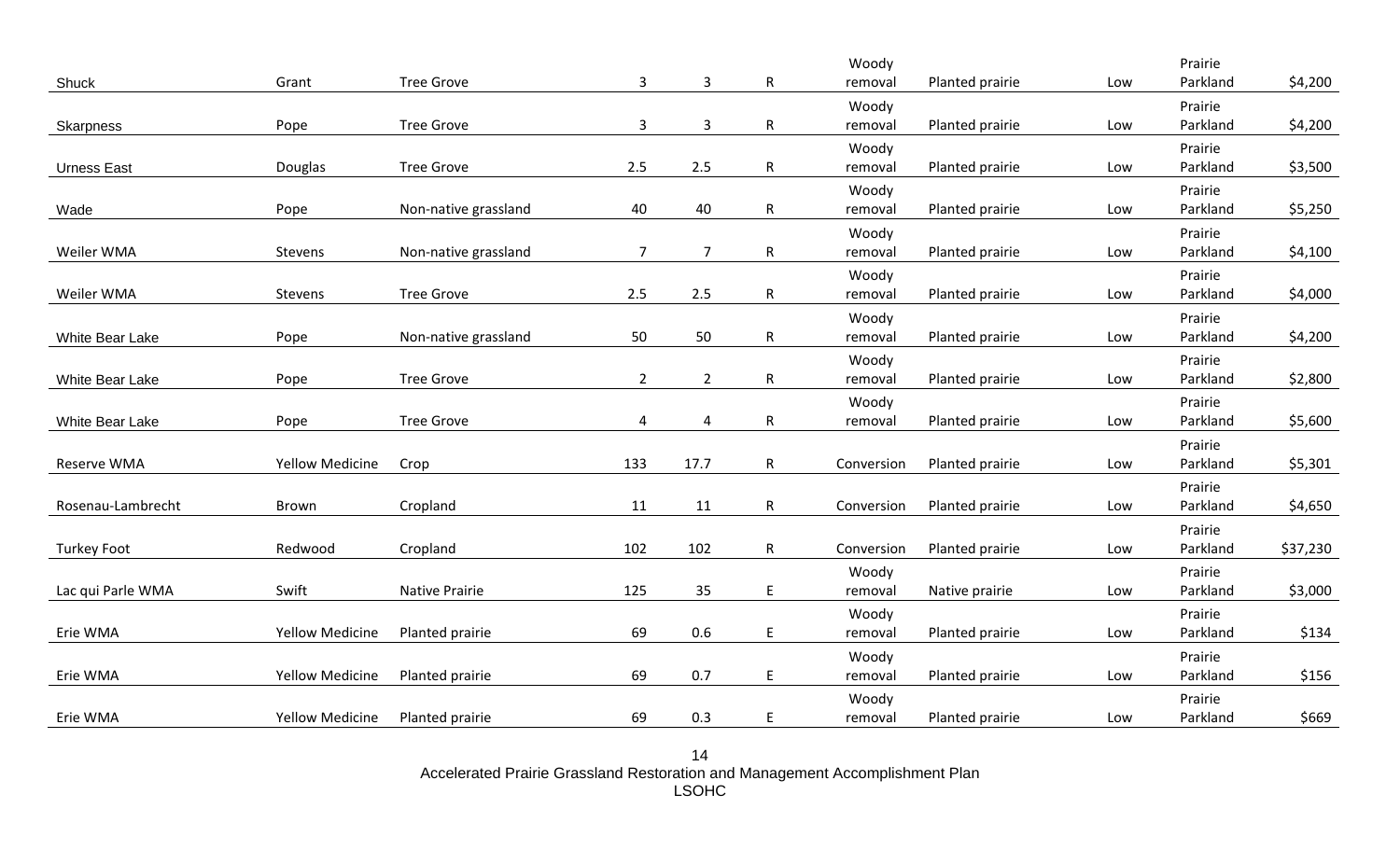|                            |                        |                        |      |              |    | Woody            |                 |     | Prairie             |          |
|----------------------------|------------------------|------------------------|------|--------------|----|------------------|-----------------|-----|---------------------|----------|
| Erie WMA                   | <b>Yellow Medicine</b> | Planted prairie        | 69   | $1.2\,$      | E  | removal          | Planted prairie | Low | Parkland            | \$268    |
|                            |                        |                        |      |              |    | Woody            |                 |     | Prairie             |          |
| Middle Antelope Valley     | <b>Yellow Medicine</b> | <b>Native Grasses</b>  | 220  | 8.9          | E  | Removal          | Native prairie  | Low | Parkland            | \$1,157  |
|                            |                        |                        |      |              |    | Woody            |                 |     | Prairie             |          |
| Middle Antelope Valley     | <b>Yellow Medicine</b> | <b>Native Grasses</b>  | 220  | 5            | E. | Removal          | Native prairie  | Low | Parkland            | \$650    |
|                            |                        |                        |      |              |    | Woody            |                 |     | Prairie             |          |
| Middle Antelope Valley     | <b>Yellow Medicine</b> | <b>Native Grasses</b>  | 220  | $\mathbf{3}$ | E  | Removal          | Native prairie  | Low | Parkland            | \$390    |
|                            |                        |                        |      |              |    | Woody            |                 |     | Prairie             |          |
| Mound Springs WMA          | <b>Yellow Medicine</b> | <b>Native Prairie</b>  | 196  | 51.5         | E  | Removal          | Native prairie  | Low | Parkland            | \$6,438  |
|                            |                        |                        |      |              |    | Woody            |                 |     | Prairie             |          |
| Oshkosh WMA                | <b>Yellow Medicine</b> | Planted prairie        | 44.7 | 44.7         | E  | removal          | Planted prairie | Low | Parkland            | \$5,588  |
|                            |                        |                        |      |              |    | Woody            |                 |     | Prairie             |          |
| Timm's Lake WMA            | <b>Yellow Medicine</b> | Planted prairie        | 202  | 0.6          | E  | removal          | Planted prairie | Low | Parkland            | \$141    |
|                            |                        |                        |      |              |    | Woody            |                 |     | Prairie             |          |
| Timm's Lake WMA            | <b>Yellow Medicine</b> | Planted prairie        | 202  | 0.9          | E  | removal          | Planted prairie | Low | Parkland            | \$212    |
|                            |                        |                        |      |              |    |                  |                 |     | Prairie             |          |
| Timm's Lake WMA            | <b>Yellow Medicine</b> | Planted prairie        | 202  | 4.1          | E  | Woody<br>removal | Planted prairie | Low | Parkland            | \$964    |
|                            |                        |                        |      |              |    |                  |                 |     |                     |          |
| Timm's Lake WMA            | <b>Yellow Medicine</b> | Planted prairie        | 202  | 3.2          | E. | Woody<br>removal | Planted prairie | Low | Prairie<br>Parkland | \$752    |
|                            |                        |                        |      |              |    |                  |                 |     |                     |          |
|                            |                        |                        |      |              |    | Woody            |                 |     | Prairie             |          |
| Timm's Lake WMA            | <b>Yellow Medicine</b> | Planted prairie        | 202  | 6.8          | E. | removal          | Planted prairie | Low | Parkland            | \$1,598  |
|                            |                        |                        |      |              |    | Woody            |                 |     | Prairie             |          |
| <b>Baker's Lake</b>        | McLeod                 | <b>Planted Prairie</b> | 6    | $6\,$        | E  | removal          | Planted prairie | Low | Parkland            | \$800    |
|                            |                        |                        |      |              |    | Woody            |                 |     | Prairie             |          |
| Courtland East (Swan Lake) | Nicollet               | Planted prairie        | 45   | 45           | E  | removal          | Planted prairie | Low | Parkland            | \$4,000  |
|                            |                        |                        |      |              |    | Woody            |                 |     | Prairie             |          |
| Deutsch                    | McLeod                 | Planted prairie        | 10   | 10           | E  | removal          | Planted prairie | Low | Parkland            | \$900    |
|                            |                        |                        |      |              |    | Woody            |                 |     | Prairie             |          |
| Evans Slough               | <b>Blue Earth</b>      | Planted prairie        | 26   | 26           | E  | removal          | Planted prairie | Low | Parkland            | \$18,200 |
|                            |                        |                        |      |              |    | Woody            |                 |     | Prairie             |          |
| George & Elizabeth Lange   | <b>Blue Earth</b>      | Planted prairie        | 2.6  | 2.6          | E  | removal          | Planted prairie | Low | Parkland            | \$1,820  |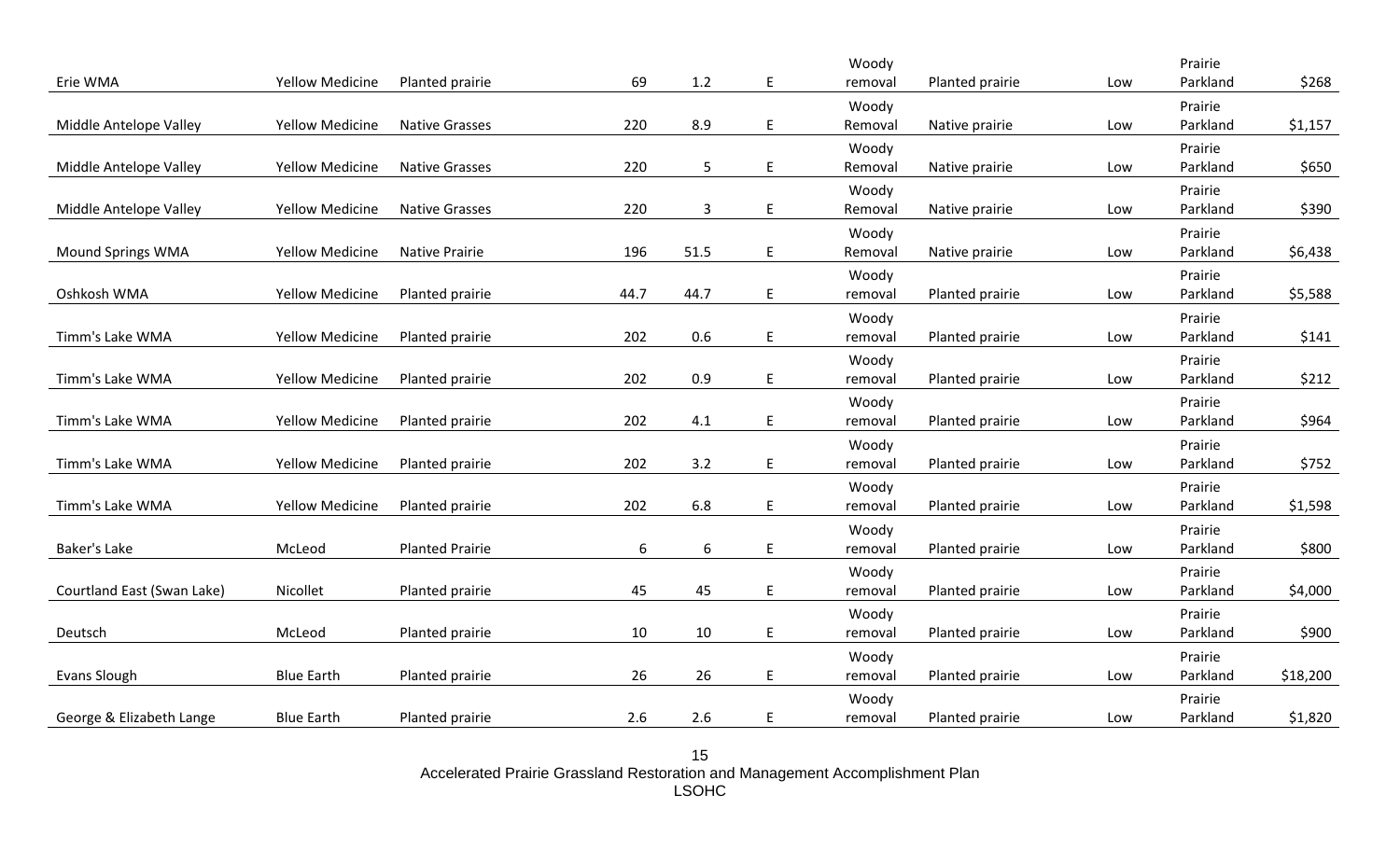|                             |                   |                          |              |              |         | Woody            |                   |        | Prairie             |          |
|-----------------------------|-------------------|--------------------------|--------------|--------------|---------|------------------|-------------------|--------|---------------------|----------|
| Indian Lake                 | Nicollet          | Planted prairie          | 10           | $10\,$       | E       | removal          | Planted prairie   | Low    | Parkland            | \$1,800  |
|                             |                   |                          |              |              |         | Woody            |                   |        | Prairie             |          |
| Lake Guckeen                | Faribault         | Planted prairie          | 46           | 46           | E       | removal          | Planted prairie   | Medium | Parkland            | \$32,200 |
|                             |                   |                          |              |              |         | Woody            |                   |        | Prairie             |          |
| Lost Marsh                  | <b>Blue Earth</b> | Planted prairie          | 17           | 17           | E       | removal          | Planted prairie   | Hard   | Parkland            | \$11,900 |
|                             |                   |                          |              |              |         | Woody            |                   |        | Prairie             |          |
| Maple River - Traynor Tract | <b>Blue Earth</b> | Planted prairie          | 8            | $\bf 8$      | E       | removal          | Planted prairie   | Medium | Parkland            | \$5,600  |
|                             |                   |                          |              |              |         | Woody            |                   |        | Prairie             |          |
| Mark & Ursel Smith          | McLeod            | Planted prairie          | 10           | 10           | E       | removal          | Planted prairie   | Medium | Parkland            | \$1,200  |
|                             |                   |                          |              |              |         | Woody            |                   |        | Prairie             |          |
| Penn                        | McLeod            | Planted prairie          | 15           | 15           | E       | removal          | Planted prairie   | Medium | Parkland            | \$2,250  |
|                             |                   |                          |              |              |         |                  |                   |        |                     |          |
| Prairie Heritage            | McLeod            | Planted prairie          | 25           | 25           | E       | Woody<br>removal | Planted prairie   | Low    | Prairie<br>Parkland |          |
|                             |                   |                          |              |              |         |                  |                   |        |                     | \$3,300  |
|                             |                   |                          |              |              |         | Woody            |                   |        | Prairie             |          |
| Rice Lake                   | Faribault         | Planted prairie          | 21           | 21           | E       | removal          | Planted prairie   | Low    | Parkland            | \$14,700 |
|                             |                   |                          |              |              |         | Woody            |                   |        | Prairie             |          |
| Sigler                      | Sibley            | Planted prairie          | 13           | 13           | E       | removal          | Planted prairie   | Low    | Parkland            | \$2,000  |
|                             |                   |                          |              |              |         | Woody            |                   |        | Prairie             |          |
| Spiering                    | McLeod            | Planted prairie          | $\mathbf{3}$ | $\mathbf{3}$ | $\sf E$ | removal          | Planted prairie   | Low    | Parkland            | \$400    |
|                             |                   |                          |              |              |         | Woody            |                   |        | Prairie             |          |
| Sumter                      | McLeod            | Planted prairie          | 6            | 6            | E       | removal          | Planted prairie   | Low    | Parkland            | \$1,400  |
|                             |                   |                          |              |              |         | Woody            |                   |        | Prairie             |          |
| Wiwi Bay (Swan Lake)        | Nicollet          | <b>Planted Prairie</b>   | 15           | 15           | E       | removal          | Planted prairie   | Low    | Parkland            | \$2,500  |
|                             |                   |                          |              |              |         |                  |                   |        | E.                  |          |
|                             |                   | Wet brush prairie &      |              |              |         | Woody            |                   |        | <b>Broadleaf</b>    |          |
| <b>Bud Jensen WMA</b>       | Dodge             | woodland                 | 102          | 55           | E       | removal          | Wet brush-prairie | Medium | Forest              | \$8,800  |
|                             |                   |                          |              |              |         |                  |                   |        | Ε.                  |          |
|                             |                   | Wet brush prairie &      |              |              |         | Woody            |                   |        | <b>Broadleaf</b>    |          |
| Lena Larson WMA             | Mower             | woodland                 | 175          | 54           | E.      | removal          | Wet brush-prairie | Low    | Forest              | \$11,500 |
|                             |                   |                          |              |              |         |                  |                   |        | E.                  |          |
|                             |                   | Native Prairie (formerly |              |              |         | Woody            |                   |        | <b>Broadleaf</b>    |          |
| Lyle-austin WMA             | Mower             | railroad grade)          | 116          | 116          | E       | removal          | Native prairie    | Medium | Forest              | \$26,000 |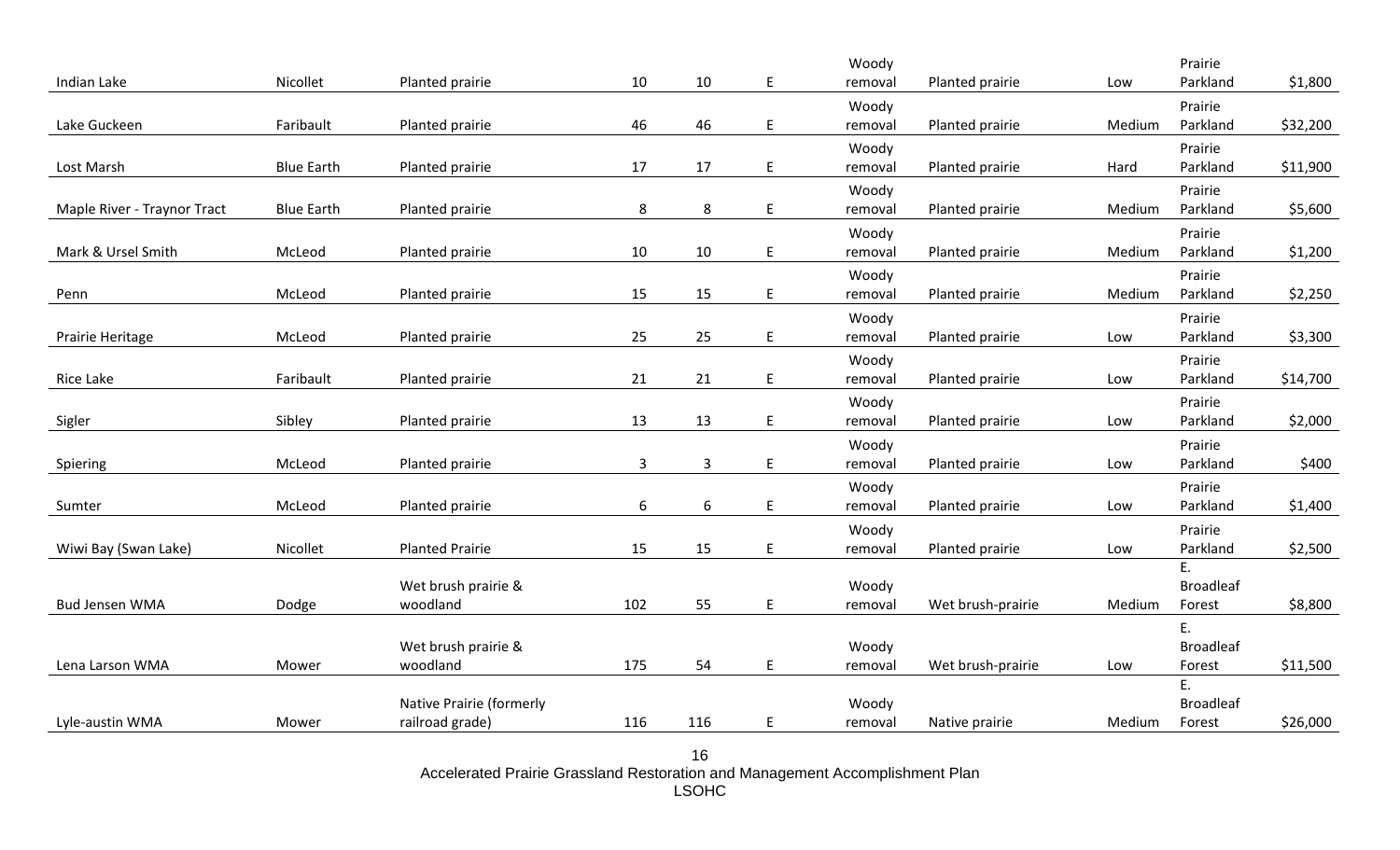|                            |              |                                     |     |     |                                            |             |                           |        | E.                     |          |
|----------------------------|--------------|-------------------------------------|-----|-----|--------------------------------------------|-------------|---------------------------|--------|------------------------|----------|
|                            |              |                                     |     |     |                                            | Woody       |                           |        | <b>Broadleaf</b>       |          |
| Naylor WMA                 | Dodge        | Brushland & woodland                | 270 | 106 | $\sf E$                                    | removal     | Mesic brush-praire        | Low    | Forest                 | \$16,500 |
|                            |              | Wet brush prairie,                  |     |     |                                            |             |                           |        | E.                     |          |
|                            |              | woodland, seeded                    |     |     |                                            | Woody       | Wet brush-prairie & mesic |        | <b>Broadleaf</b>       |          |
| Pheasants Forever WMA      | Dodge        | grassland                           | 297 | 109 | E                                          | removal     | brush-praiire             | Low    | Forest                 | \$19,000 |
|                            |              |                                     |     |     |                                            |             |                           |        | E.                     |          |
|                            |              |                                     |     |     |                                            |             | Planted prairie/oak       |        | <b>Broadleaf</b>       |          |
| Ramsey Mill Pond WMA       | Mower        | Planted prairie                     | 335 | 100 | E                                          | Conversion  | savanna                   | Low    | Forest                 | \$23,000 |
|                            |              |                                     |     |     |                                            |             |                           |        | E.                     |          |
|                            |              | Wet brush prairie &                 |     |     |                                            | Woody       |                           |        | <b>Broadleaf</b>       |          |
| Rose WMA                   | Mower        | woodland                            | 51  | 25  | E                                          | removal     | Wet brush-prairie         | Low    | Forest                 | \$7,000  |
|                            |              |                                     |     |     |                                            |             |                           |        | E.                     |          |
|                            |              | Wet brush prairie &                 |     |     |                                            | Woody       |                           |        | <b>Broadleaf</b>       |          |
| <b>Schletty WMA</b>        | Dodge        | woodland                            | 13  | 13  | E                                          | removal     | Wet brush-prairie         | Medium | Forest                 | \$2,600  |
|                            |              |                                     |     |     |                                            | Woody       |                           |        | E.<br><b>Broadleaf</b> |          |
| Wasioja WMA                | Dodge        | Mesic brush prairie and<br>woodland | 11  | 5   | $\mathsf{E}% _{0}\left( \mathsf{E}\right)$ | removal     | brush-prairie             | Medium | Forest                 | \$7,500  |
|                            |              |                                     |     |     |                                            |             |                           |        |                        |          |
|                            |              |                                     |     |     |                                            | Woody       | Native prairie/oak        |        | Prairie                |          |
| <b>Cold Springs</b>        | Renville     | Remnant Prairie/Savanna             | 96  | 96  | E                                          | removal     | savanna                   | Medium | Parkland               | \$30,000 |
|                            |              | Planted Grass, Remnant              |     |     |                                            | Woody       |                           |        | Prairie                |          |
| Mulligan Slough            | Brown        | Prairie                             | 240 | 240 | E                                          | removal     | Native/planted prairie    | Medium | Parkland               | \$10,000 |
|                            |              | Planted Grass, Remnant              |     |     |                                            |             | Native prairie/oak        |        | Prairie                |          |
| Wood Lake                  | <b>Brown</b> | Prairie                             | 157 | 157 | E                                          | <b>Burn</b> | savanna                   | Medium | Parkland               | \$12,000 |
|                            |              |                                     |     |     |                                            |             |                           |        | E.                     |          |
|                            |              |                                     |     |     |                                            | Woody       |                           |        | <b>Broadleaf</b>       |          |
| <b>Beaver Creek WMA</b>    | Fillmore     | Planted prairie                     | 710 | 100 | E                                          | removal     | Planted prairie           | Low    | Forest                 | \$6,170  |
|                            |              |                                     |     |     |                                            |             |                           |        | E.                     |          |
|                            |              |                                     |     |     |                                            | Woody       |                           |        | <b>Broadleaf</b>       |          |
| High Forest WMA            | Olmsted      | Planted prairie                     | 65  | 20  | E                                          | removal     | Planted prairie           | Medium | Forest                 | \$2,468  |
|                            |              |                                     |     |     |                                            |             |                           |        | Ε.                     |          |
|                            |              |                                     |     |     |                                            | Woody       |                           |        | <b>Broadleaf</b>       |          |
| <b>Marian Marshall WMA</b> | Olmsted      | Planted prairie                     | 60  | 20  | E                                          | removal     | Planted prairie           | Low    | Forest                 | \$1,234  |
|                            |              |                                     |     |     |                                            |             |                           |        | E.                     |          |
|                            |              |                                     |     |     |                                            | Woody       |                           |        | <b>Broadleaf</b>       |          |
| <b>Mound Prairie WMA</b>   | Houston      | Planted prairie                     | 328 | 100 | E                                          | removal     | Planted prairie           | Medium | Forest                 | \$12,341 |
|                            |              |                                     |     | 17  |                                            |             |                           |        |                        |          |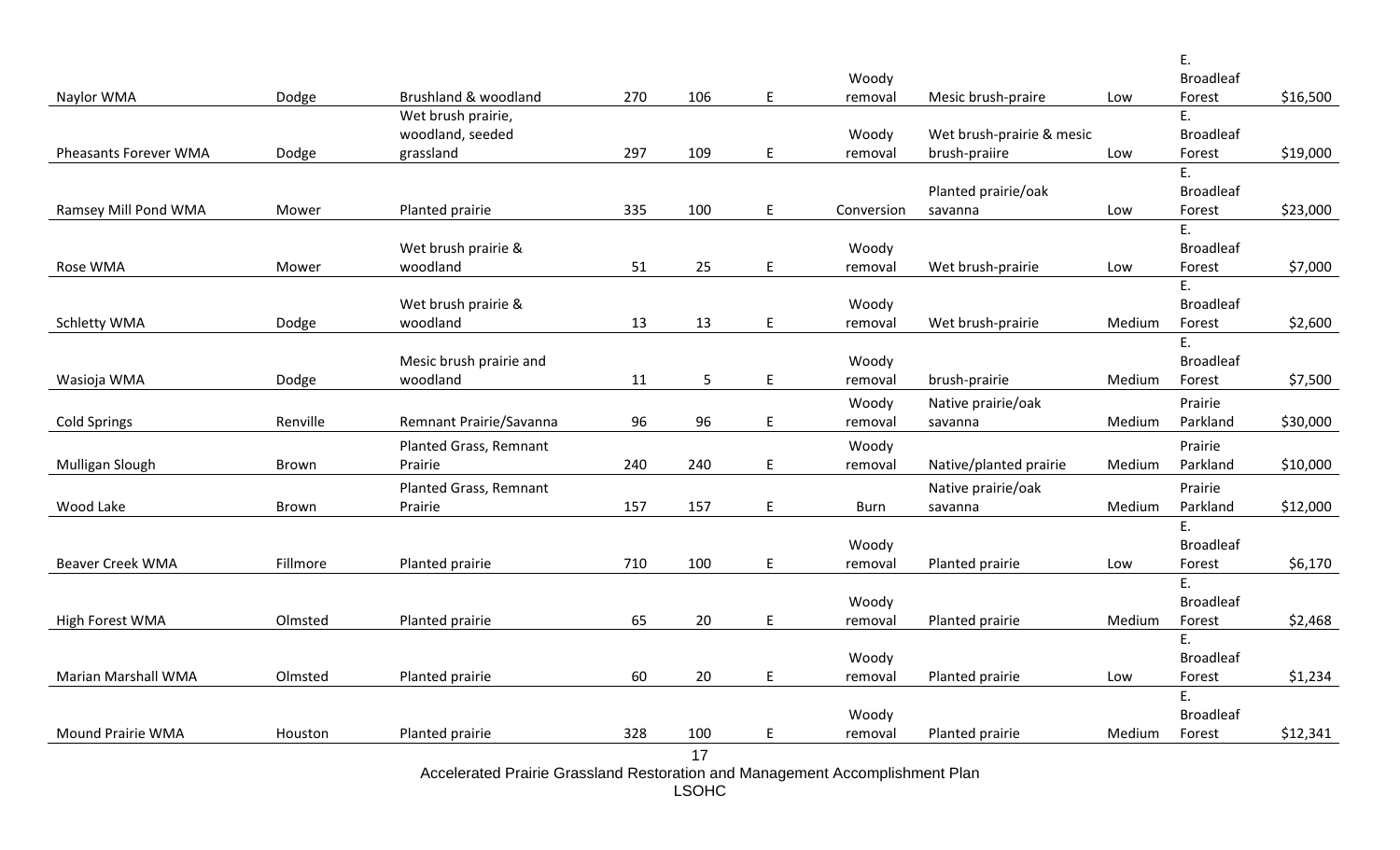|                             |           |                         |     |        |    |                  |                         |        | Ε.                  |          |
|-----------------------------|-----------|-------------------------|-----|--------|----|------------------|-------------------------|--------|---------------------|----------|
|                             |           |                         |     |        |    | Woody            |                         |        | <b>Broadleaf</b>    |          |
| Murtaugh WMA                | Goodhue   | Planted prairie         | 96  | 40     | E. | removal          | Planted prairie         | Low    | Forest              | \$2,468  |
|                             |           |                         |     |        |    |                  |                         |        | E.                  |          |
|                             |           |                         |     |        |    | Woody            |                         |        | <b>Broadleaf</b>    |          |
| Nelson Fen WMA              | Olmsted   | Planted prairie         | 79  | 40     | E. | removal          | Planted prairie         | Medium | Forest              | \$4,937  |
|                             |           |                         |     |        |    |                  |                         |        | E.                  |          |
|                             |           |                         |     |        |    | Woody            |                         |        | <b>Broadleaf</b>    |          |
| Nosek                       | Fillmore  | Planted prairie         | 137 | 40     | E. | removal          | Planted prairie         | Low    | Forest              | \$2,468  |
|                             |           |                         |     |        |    |                  |                         |        | E.                  |          |
|                             |           |                         |     |        |    | Woody            |                         |        | <b>Broadleaf</b>    |          |
| Perched Valley WMA          | Goodhue   | Planted prairie         | 233 | 60     | E. | removal          | Planted prairie         | Medium | Forest              | \$7,404  |
|                             |           |                         |     |        |    |                  |                         |        | E.                  |          |
|                             |           |                         |     |        |    | Woody            |                         |        | <b>Broadleaf</b>    |          |
| Root River WMA              | Houston   | Planted prairie         | 443 | 100    | E  | removal          | Planted prairie         | Low    | Forest              | \$6,170  |
|                             |           |                         |     |        |    |                  |                         |        | E.                  |          |
|                             |           |                         |     |        |    | Woody            |                         |        | <b>Broadleaf</b>    |          |
| <b>Suess WMA</b>            | Olmsted   | Planted prairie         | 54  | 40     | E  | removal          | Planted prairie         | Medium | Forest              | \$4,937  |
|                             |           |                         |     |        |    |                  |                         |        | Ε.                  |          |
|                             |           |                         |     |        |    | Woody            |                         |        | <b>Broadleaf</b>    |          |
| <b>Upper lowa River WMA</b> | Fillmore  | Planted prairie         | 131 | 40     | E  | removal          | Planted prairie         | Low    | Forest              | \$2,468  |
|                             |           |                         |     |        |    |                  |                         |        | E.                  |          |
|                             |           |                         |     |        |    | Woody            |                         |        | <b>Broadleaf</b>    |          |
| Vermilya WMA                | Olmsted   | Planted prairie         | 197 | 40     | E  | removal          | Planted prairie         | Low    | Forest              | \$2,468  |
|                             |           |                         |     |        |    |                  |                         |        | E.                  |          |
|                             |           |                         |     |        |    | Woody            |                         |        | <b>Broadleaf</b>    |          |
| Woodbury WMA                | Goodhue   | Planted prairie         | 76  | 40     | E. | removal          | Planted prairie         | Low    | Forest              | \$2,468  |
|                             |           | Planted Grass, Remnant  |     |        |    | Woody            |                         |        | Prairie             |          |
| Nelson WMA                  | Murray    | Prairie                 | 30  | 30     | E  | removal          | Planted prairie         | Low    | Parkland            | \$3,750  |
|                             |           |                         |     |        |    | Woody            |                         |        | Prairie             |          |
| Peters WMA                  | Murray    | <b>Planted Grass</b>    | 70  | $70\,$ | E  | removal          | Planted prairie         | Low    | Parkland            | \$5,000  |
|                             |           |                         |     |        |    |                  |                         |        |                     |          |
| Pipestone WMA               | Pipestone | Remnant Prairie/Savanna | 17  | 17     | E  | Woody<br>removal | Remnant Prairie/Savanna | Low    | Prairie<br>Parkland | \$2,125  |
|                             |           |                         |     |        |    |                  |                         |        | E                   |          |
|                             |           |                         |     |        |    | Woody            |                         |        | <b>Broadleaf</b>    |          |
| Whitewater WMA              | Winona    | Native/planted prairie  | 50  | 50     | E. | Removal          | Native/planted prairie  | Low    | Forest              | \$17,500 |
|                             |           |                         |     | 18     |    |                  |                         |        |                     |          |
|                             |           |                         |     |        |    |                  |                         |        |                     |          |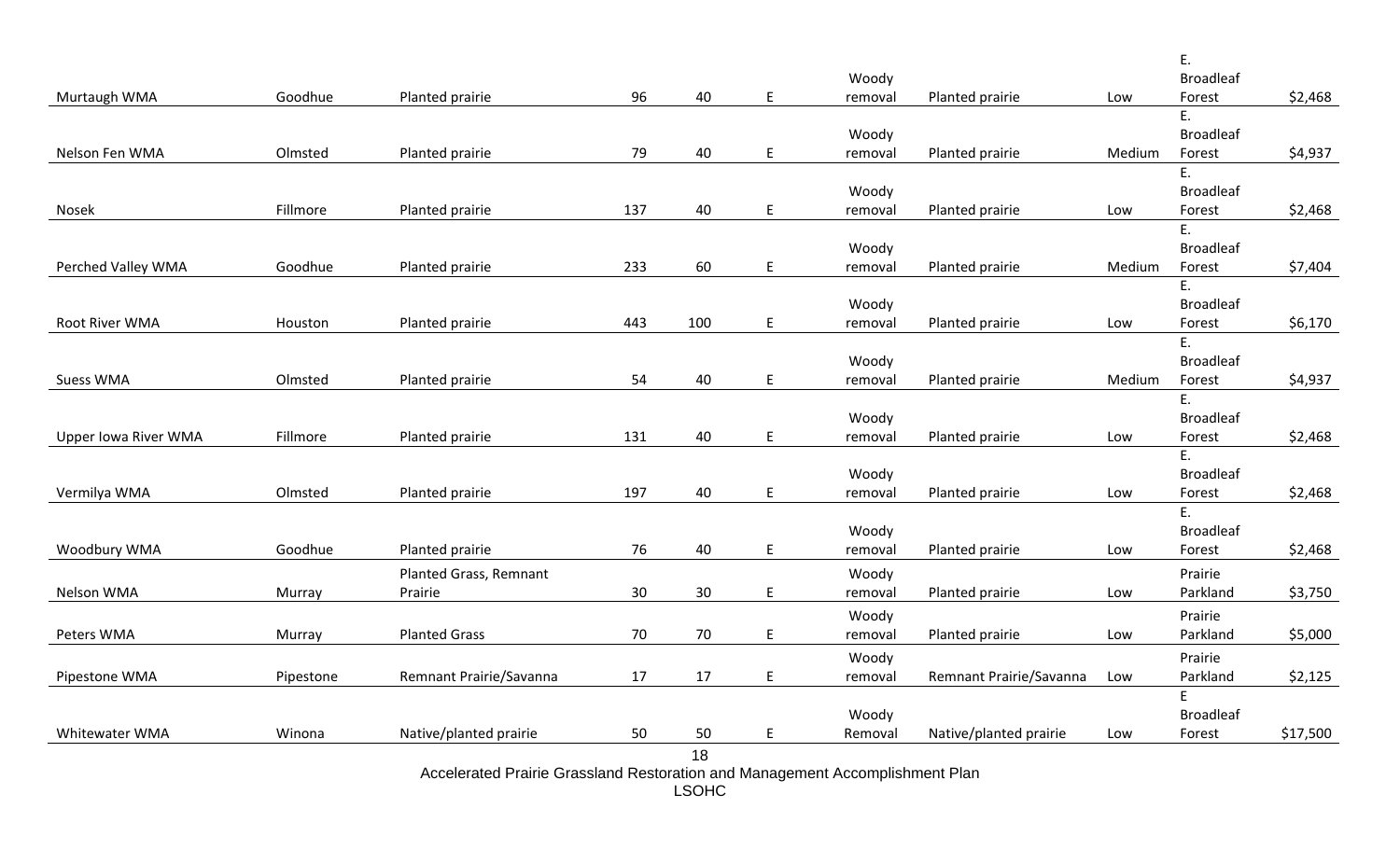|                      |          |                           |                |                |    | Woody            |                    |        | Prairie             |          |
|----------------------|----------|---------------------------|----------------|----------------|----|------------------|--------------------|--------|---------------------|----------|
| Armbrust WMA         | Martin   | Wet Prairie               | 60             | 60             | E  | Removal          | Wet Prairie        | Hard   | Parkland            | \$25,000 |
|                      |          |                           |                |                |    | Woody            |                    |        | Prairie             |          |
| Ewy WMA              | Watonwan | Wet Prairie               | 70             | 70             | E. | Removal          | <b>Wet Prairie</b> | Hard   | Parkland            | \$25,000 |
|                      |          |                           |                |                |    | Woody            |                    |        | Prairie             |          |
| Leudtke WMA          | Martin   | Wet Prairie               | 90             | 90             | E. | Removal          | <b>Wet Prairie</b> | Hard   | Parkland            | \$25,000 |
|                      |          |                           |                |                |    | Woody            |                    |        | Prairie             |          |
| Madelia WMA          | Watonwan | Planted prairie           | 130            | 130            | E  | Removal          | <b>Wet Prairie</b> | Hard   | Parkland            | \$25,000 |
|                      |          |                           |                |                |    | Woody            |                    |        | Prairie             |          |
| Valleau WMA          | Jackson  | Wet Prairie               | 150            | 150            | E. | Removal          | <b>Wet Prairie</b> | Hard   | Parkland            | \$25,000 |
|                      |          |                           |                |                |    | Woody            |                    |        | Prairie             |          |
| Willow Creek WMA     | Martin   | <b>Wet Prairie</b>        | 40             | 40             | E. | Removal          | <b>Wet Prairie</b> | Hard   | Parkland            | \$25,000 |
|                      |          | mix of native and cool    |                |                |    | Woody            |                    |        | Aspen               |          |
| Maple Meadows        | Polk     | season grasses            | 41             | 41             | E. | removal          | Planted prairie    | Medium | Parkland            | \$8,200  |
|                      |          | Native and Non-native     |                |                |    | Woody            |                    |        | Prairie             |          |
| Alberta North WMA    | Stevens  | grassland                 | 10             | 10             | E. | removal          | Native prairie     | Low    | Parkland            | \$4,100  |
|                      |          |                           |                |                |    | Woody            |                    |        | Prairie             |          |
| Alberta SE WMA       | Stevens  | <b>Tree Grove</b>         | 3.5            | 3.5            | E. | removal          | Planted prairie    | Low    | Parkland            | \$5,000  |
|                      |          |                           |                |                |    | Woody            |                    |        | Prairie             |          |
| Benson East WMA      | Stevens  | Dry Prairie               | 6              | 6              | E. | removal          | Native prairie     | Low    | Parkland            | \$6,350  |
|                      |          |                           |                |                |    | Woody            |                    |        | Prairie             |          |
| Beson West WMA       | Stevens  | Trees with native grasses | 15             | 15             | E. | removal          | Native prairie     | Low    | Parkland            | \$8,100  |
|                      |          |                           |                |                |    |                  |                    |        |                     |          |
| <b>Blakesly</b>      | Grant    | Planted natives           | 20             | 20             | E. | Woody<br>removal | Planted prairie    | Low    | Prairie<br>Parkland | \$3,500  |
|                      |          |                           |                |                |    |                  |                    |        |                     |          |
|                      | Pope     | Planted natives           | 20             | 20             | E. | Woody<br>removal | Planted prairie    | Low    | Prairie<br>Parkland | \$7,000  |
| Chippewa Falls North |          |                           |                |                |    |                  |                    |        |                     |          |
|                      |          |                           |                |                |    | Woody            |                    |        | Prairie             |          |
| Chippewa Falls North | Pope     | <b>Tree Grove</b>         | $\overline{2}$ | $\overline{2}$ | E. | removal          | Planted prairie    | Low    | Parkland            | \$2,800  |
|                      |          |                           |                |                |    | Woody            |                    |        | Prairie             |          |
| Chippewa Pond        | Grant    | Planted natives           | 20             | 20             | E  | removal          | Planted prairie    | Low    | Parkland            | \$4,550  |
|                      |          |                           |                |                |    | Woody            |                    |        | Prairie             |          |
| Cin WMA              | Stevens  | Dry Prairie               | 25             | 25             | E  | removal          | Native prairie     | Low    | Parkland            | \$8,100  |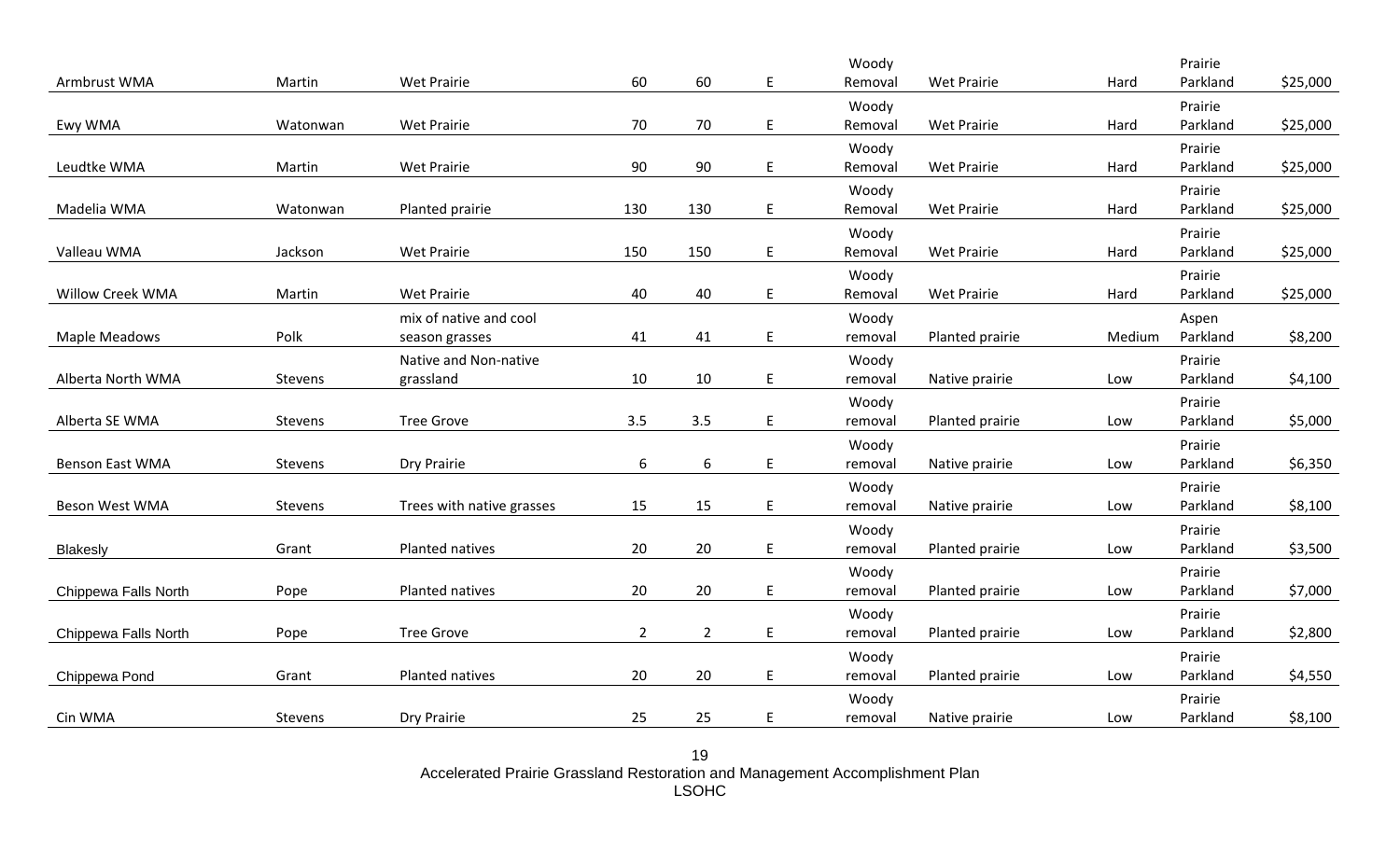|                        |         |                      |                |                |    | Woody            |                 |     | Prairie             |          |
|------------------------|---------|----------------------|----------------|----------------|----|------------------|-----------------|-----|---------------------|----------|
| Erickson WMA           | Stevens | Mixed emergent marsh | 35             | 35             | E  | removal          | Native wetland  | Low | Parkland            | \$8,100  |
|                        |         |                      |                |                |    | Woody            |                 |     | Prairie             |          |
| Eul WMA                | Stevens | Marsh                | 3              | $\mathbf{3}$   | E. | removal          | Native wetland  | Low | Parkland            | \$1,300  |
|                        |         |                      |                |                |    | Woody            |                 |     | Prairie             |          |
| Eul WMA                | Stevens | <b>Tree Grove</b>    | $\mathbf{3}$   | $\mathbf{3}$   | E  | removal          | Planted prairie | Low | Parkland            | \$5,000  |
|                        |         |                      |                |                |    | Woody            |                 |     | Prairie             |          |
| Hoff                   | Pope    | Planted natives      | 15             | 15             | E  | removal          | Planted prairie | Low | Parkland            | \$2,800  |
|                        |         |                      |                |                |    | Woody            |                 |     | Prairie             |          |
| Klason WMA             | Stevens | Dry Prairie          | 40             | 40             | E. | removal          | Native prairie  | Low | Parkland            | \$13,700 |
|                        |         |                      |                |                |    | Woody            |                 |     | Prairie             |          |
| Kube-swift E WMA       | Grant   | Planted natives      | $\overline{4}$ | 4              | E  | removal          | Planted prairie | Low | Parkland            | \$2,450  |
|                        |         |                      |                |                |    | Woody            |                 |     | Prairie             |          |
| Kube-swift SE WMA      | Grant   | Planted natives      | $\mathbf{3}$   | $\mathbf{3}$   | E. | removal          | Planted prairie | Low | Parkland            | \$1,750  |
|                        |         |                      |                |                |    | Woody            |                 |     | Prairie             |          |
| Kube-swift West        | Grant   | <b>Tree Grove</b>    | $\overline{7}$ | $\overline{7}$ | E  | removal          | Planted prairie | Low | Parkland            | \$9,800  |
|                        |         |                      |                |                |    | Woody            |                 |     | Prairie             |          |
| Kube-swift West WMA    | Grant   | Planted natives      | $\mathbf{3}$   | $\mathbf{3}$   | E  | removal          | Planted prairie | Low | Parkland            | \$1,750  |
|                        |         |                      |                |                |    | Woody            |                 |     | Prairie             |          |
| <b>Lowry Northeast</b> | Pope    | Planted natives      | 25             | 25             | E. | removal          | Planted prairie | Low | Parkland            | \$7,000  |
|                        |         |                      |                |                |    |                  |                 |     | Prairie             |          |
| <b>Lowry Southwest</b> | Pope    | Planted natives      | 15             | 15             | E. | Woody<br>removal | Planted prairie | Low | Parkland            | \$2,800  |
|                        |         |                      |                |                |    |                  |                 |     | Prairie             |          |
| Muddy Creek WMA        | Stevens | Dry Prairie          | 20             | 20             | E  | Woody<br>removal | Native prairie  | Low | Parkland            | \$15,800 |
|                        |         |                      |                |                |    |                  |                 |     |                     |          |
| New Prairie            | Pope    | Planted natives      | 10             | 10             | E. | Woody<br>removal | Planted prairie | Low | Prairie<br>Parkland | \$2,800  |
|                        |         |                      |                |                |    |                  |                 |     |                     |          |
|                        |         |                      | 2.5            | 2.5            |    | Woody            |                 |     | Prairie             |          |
| New Prairie            | Pope    | <b>Tree Grove</b>    |                |                | E  | removal          | Planted prairie | Low | Parkland            | \$3,500  |
|                        |         |                      |                |                |    | Woody            |                 |     | Prairie             |          |
| Noordmans              | Pope    | Planted natives      | 100            | 100            | E  | removal          | Planted prairie | Low | Parkland            | \$11,200 |
|                        |         |                      |                |                |    | Woody            |                 |     | Prairie             |          |
| Noordmans              | Pope    | <b>Tree Grove</b>    | $\mathbf{3}$   | $\mathbf{3}$   | E  | removal          | Planted prairie | Low | Parkland            | \$4,200  |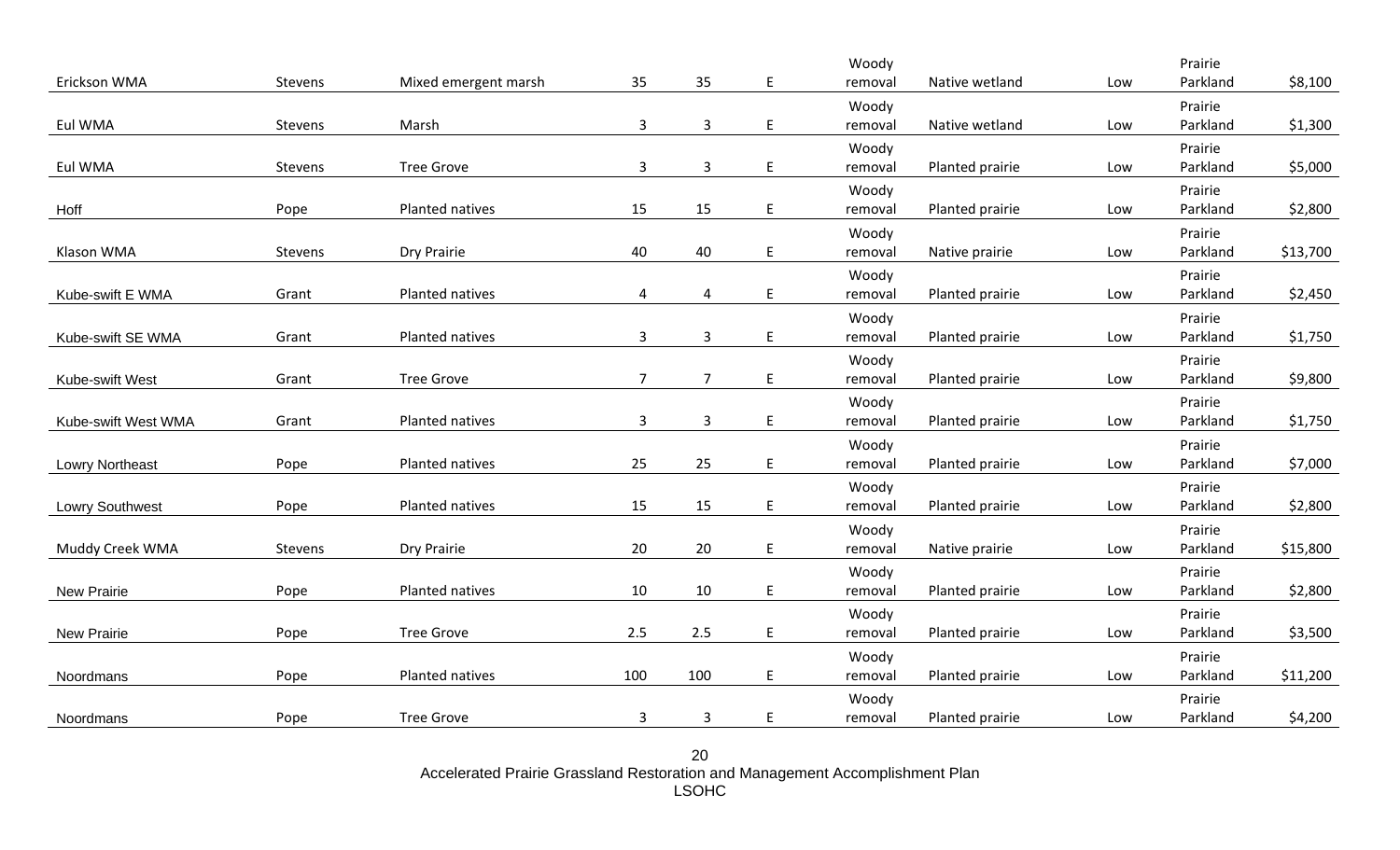|                         |                        |                            |        |       |    | Woody   |                        |        | Prairie  |             |
|-------------------------|------------------------|----------------------------|--------|-------|----|---------|------------------------|--------|----------|-------------|
| Red Rock                | Douglas                | Planted natives            | 40     | 40    | E  | removal | Planted prairie        | Low    | Parkland | \$7,000     |
|                         |                        |                            |        |       |    | Woody   |                        |        | Prairie  |             |
| Sedan                   | Pope                   | Planted natives            | 150    | 150   | E  | removal | Planted prairie        | Low    | Parkland | \$13,300    |
|                         |                        | Native and Non-native      |        |       |    | Woody   |                        |        | Prairie  |             |
| Sedan Pond              | Pope                   | grassland                  | 150    | 150   | E. | removal | Planted prairie        | Low    | Parkland | \$13,300    |
|                         |                        |                            |        |       |    | Woody   |                        |        | Prairie  |             |
| Starbuck                | Pope                   | <b>Native Prairie</b>      | 5      | 5     | E  | removal | Native prairie         | Low    | Parkland | \$1,400     |
|                         |                        |                            |        |       |    | Woody   |                        |        | Prairie  |             |
| Urness NW               | <b>Douglas</b>         | <b>Native Prairie</b>      | 25     | 25    | E  | removal | Native prairie         | Low    | Parkland | \$7,000     |
|                         |                        |                            |        |       |    | Woody   |                        |        | Prairie  |             |
| Urness SE               | <b>Douglas</b>         | <b>Native Prairie</b>      | 40     | 40    | E. | removal | Native prairie         | Low    | Parkland | \$7,000     |
|                         |                        |                            |        |       |    | Woody   |                        |        | Prairie  |             |
| Camp Kerk WMA           | Swift                  | Native & exotic mix        | 1023   | 224   | E. | removal | Native prairie         | Low    | Parkland | \$35,000    |
|                         |                        |                            |        |       |    | Woody   |                        |        | Prairie  |             |
| <b>Sioux Nation WMA</b> | <b>Yellow Medicine</b> | Planted prairie            | 485    | 24.3  | E. | removal | Planted prairie        | Low    | Parkland | \$2,430     |
|                         |                        | Native Prairie, Planted    |        |       |    | Woody   |                        |        | Prairie  |             |
| North Star (Swan Lake)  | Nicollet               | Prairie                    | 45     | 45    | E  | removal | Planted prairie        | Hard   | Parkland | \$15,000    |
|                         |                        | Native prairie and seeded  |        |       |    | Woody   |                        |        | Prairie  |             |
| Ringo                   | Kandiyohi              | grasses                    | 38     | 38    | E  | Removal | Native/planted prairie | Medium | Parkland | \$11,400    |
|                         |                        | Old pasture and seeded     |        |       |    | Woody   |                        |        | Prairie  |             |
| Sween WMA               | Chippewa               | grasses                    | 70     | 70    | E  | Removal | Planted prairie        | Medium | Parkland | \$14,000    |
|                         |                        | <b>Total Primary Sites</b> | 11,581 | 5,029 |    |         |                        |        |          | \$1,141,273 |
|                         |                        |                            |        |       |    |         |                        |        |          |             |

| <b>Alternate Sites</b> |      |                |     |     |    |                  |                 |        |                            |          |
|------------------------|------|----------------|-----|-----|----|------------------|-----------------|--------|----------------------------|----------|
| Belgium                | Polk | tame grasses   | 18  | 18  | R  | Conversion       | Planted prairie | Medium | Aspen<br>Parkland          | \$10,000 |
| Burnham                | Polk | native prairie | 200 | 200 |    | Woody<br>removal | Native prairie  | Medium | Aspen<br>Parkland<br>Aspen | \$18,000 |
| Chicog                 | Polk | tame grasses   | 12  | 12  | R. | Conversion       | Planted prairie | Medium | Parkland                   | \$6,600  |
| Enerson                | Polk | tame grasses   | 38  | 38  | R  | Conversion       | Planted prairie | Medium | Aspen                      | \$20,900 |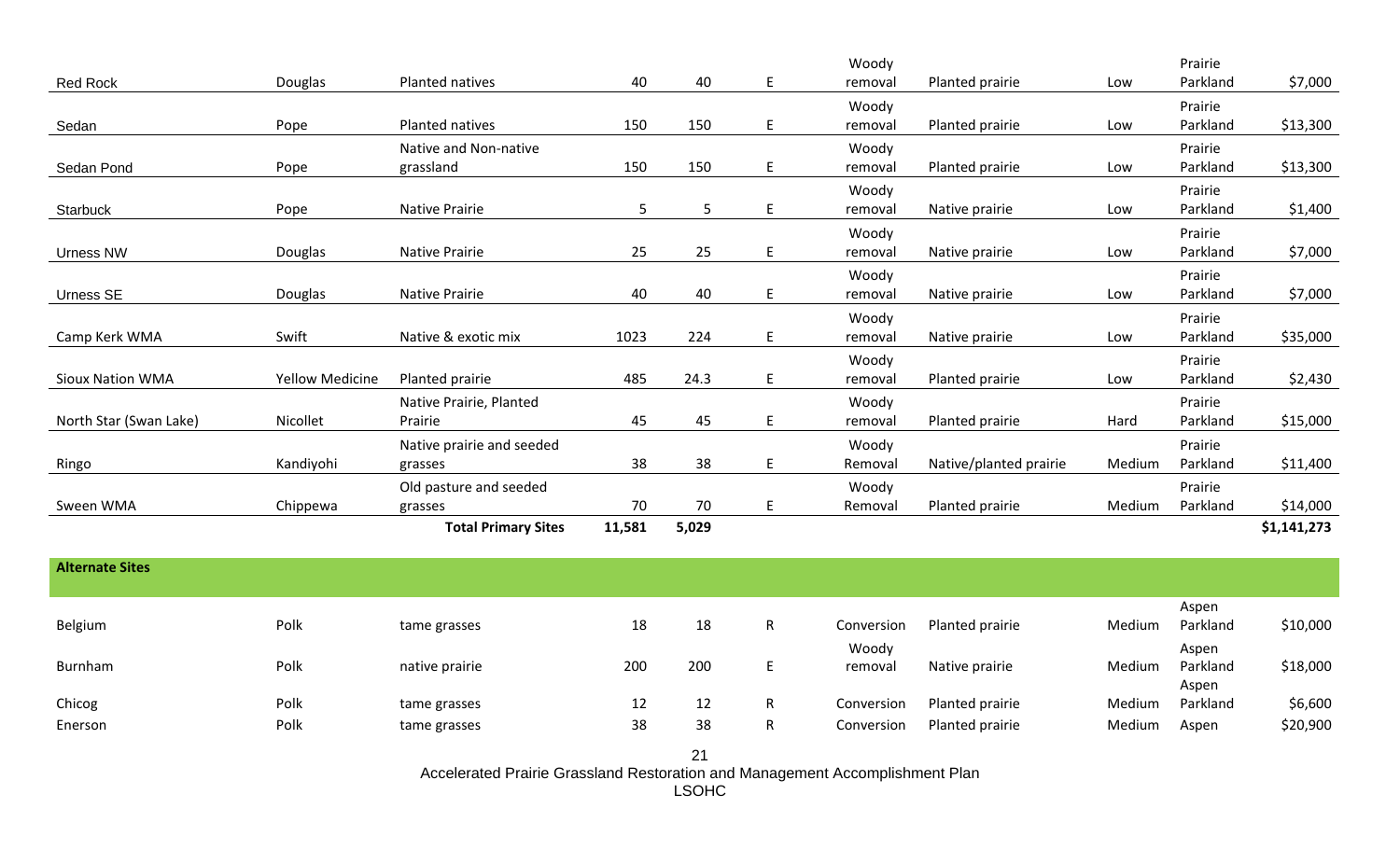|                       |          |                         |                  |                  |              |            |                 |        | Parkland          |          |
|-----------------------|----------|-------------------------|------------------|------------------|--------------|------------|-----------------|--------|-------------------|----------|
|                       |          |                         |                  |                  |              |            |                 |        | Aspen             |          |
| Maple Meadows         | Polk     | tame grasses            | 25               | 25               | $\mathsf{R}$ | Conversion | Planted prairie | Medium | Parkland<br>Aspen | \$13,750 |
| Maple Meadows         | Polk     | tame grasses            | $\boldsymbol{6}$ | 6                | $\mathsf{R}$ | Conversion | Planted prairie | Medium | Parkland          | \$3,600  |
|                       |          |                         |                  |                  |              |            |                 |        | Aspen             |          |
| <b>Mentor Prairie</b> | Polk     | tame grasses            | $\overline{7}$   | $\overline{7}$   | $\mathsf{R}$ | Conversion | Planted prairie | Medium | Parkland          | \$3,850  |
|                       |          | mix of native and cool  |                  |                  |              |            |                 |        | Aspen             |          |
| <b>Mentor Prairie</b> | Polk     | season grasses          | 11               | 11               | $\mathsf{R}$ | Conversion | Planted prairie | Medium | Parkland          | \$6,050  |
|                       |          | mix of native and cool  |                  |                  |              |            |                 |        | Aspen             |          |
| <b>Mentor Prairie</b> | Polk     | season grasses          | 60               | 60               | $\mathsf{R}$ | Conversion | Planted prairie | Medium | Parkland          | \$31,000 |
|                       |          |                         |                  |                  |              |            |                 |        | Aspen             |          |
| Moran                 | Red Lake | trespass cropland       | 5                | 5                | $\mathsf{R}$ | Conversion | Planted prairie | Medium | Parkland          | \$3,300  |
|                       | Polk     |                         | 10               | 10               |              | Conversion |                 | Medium | Aspen<br>Parkland |          |
| Onstad                |          | tame grasses            |                  |                  | $\mathsf{R}$ |            | Planted prairie |        |                   | \$6,000  |
|                       |          | mix of native and cool  |                  |                  |              | Woody      |                 |        | Aspen             |          |
| Pembina               | Polk     | season grasses          | 50               | 50               | E            | removal    | Planted prairie | Medium | Parkland<br>Aspen | \$13,500 |
| Polk                  | Polk     | tame grasses            | 6                | $\boldsymbol{6}$ | $\mathsf{R}$ | Conversion | Planted prairie | Medium | Parkland          | \$3,300  |
|                       |          | mix of native and cool  |                  |                  |              |            |                 |        | Aspen             |          |
| Polk                  | Polk     | season grasses          | 11               | 11               |              | Conversion | Planted prairie | Medium | Parkland          | \$5,500  |
|                       |          | mix of native and cool  |                  |                  |              | Woody      |                 |        | Aspen             |          |
| Stipa                 | Polk     | season grasses          | 40               | 40               | E            | removal    | Planted prairie | Medium | Parkland          | \$10,000 |
|                       |          |                         |                  |                  |              |            |                 |        | Prairie           |          |
| Freeman WMA           | Stevens  | Cropland                | 25               | 25               | $\mathsf{R}$ | Conversion | Planted prairie | Low    | Parkland          | \$9,000  |
|                       |          |                         |                  |                  |              |            |                 |        | Ε.                |          |
|                       |          |                         |                  |                  |              | Woody      |                 |        | <b>Broadleaf</b>  |          |
| Iona WMA              | Todd     | <b>Planted Prairie</b>  | 42               | $\mathbf{3}$     | E            | Removal    | Planted prairie | Low    | Forest            | \$3,200  |
|                       |          | Native Prairie, Planted |                  |                  |              | Woody      |                 |        | Prairie           |          |
| Ras-Lynn              | McLeod   | Prairie                 | 30               | 30               | E            | removal    | Planted prairie | Medium | Parkland          | \$8,150  |
|                       |          |                         |                  |                  |              |            |                 |        | Ε.                |          |
|                       |          |                         |                  |                  |              |            |                 |        | <b>Broadleaf</b>  |          |
| Whitewater WMA        | Winona   | Ag or brome grass       | 30               | $30\,$           | $\mathsf{R}$ | Conversion | Planted prairie | Medium | Forest            | \$13,350 |
| Erskine               | Polk     | cropland                | 20               | 20               | R            | Conversion | Planted prairie | Medium | Aspen<br>Parkland | \$13,000 |
|                       |          |                         |                  |                  |              |            |                 |        |                   |          |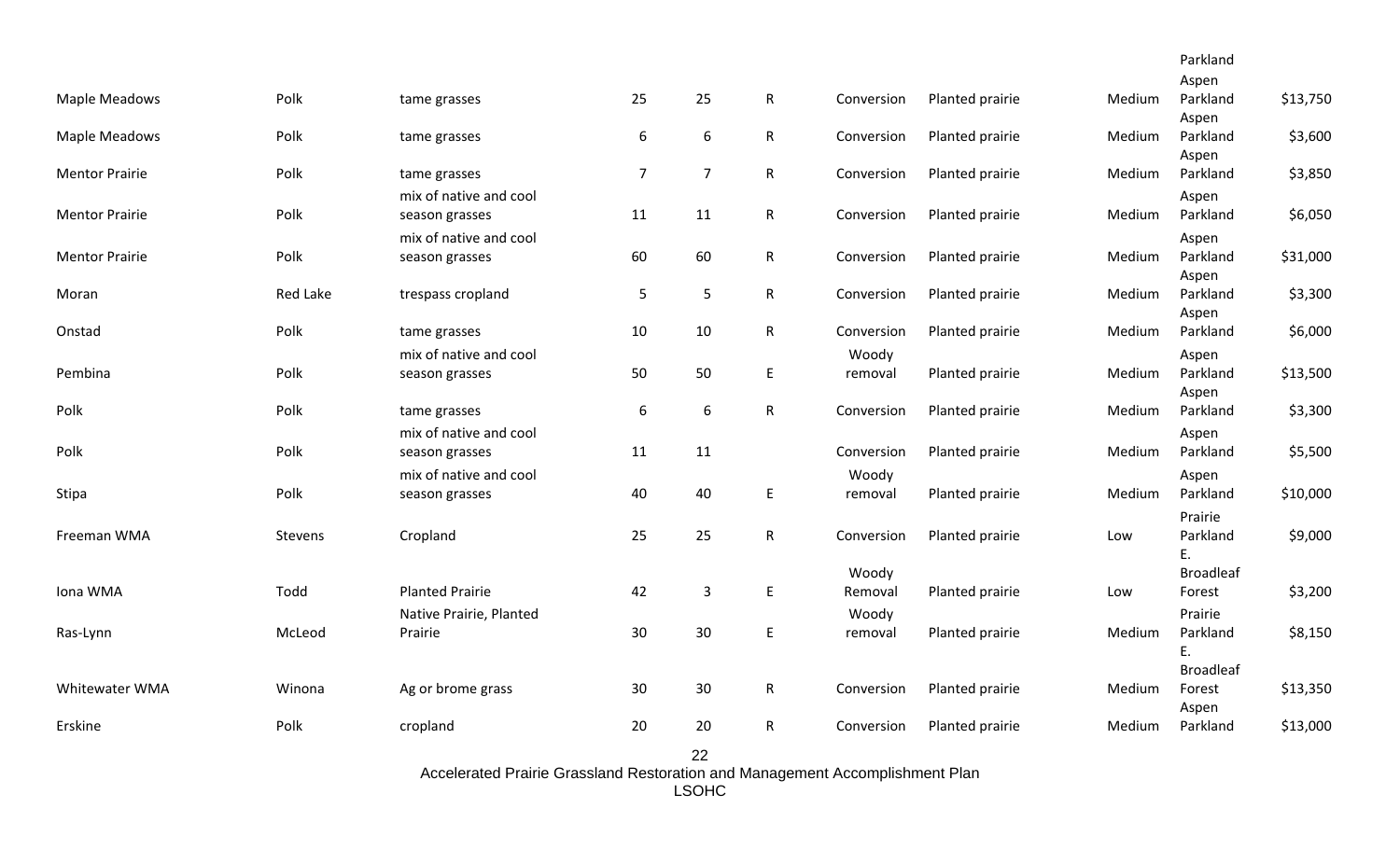| Marcoux                             | <b>Red Lake</b> | mix of native and cool<br>season grasses | 45  | 45  | E            | Woody<br>removal | Planted prairie | Medium | Aspen<br>Parkland          | \$12,000 |
|-------------------------------------|-----------------|------------------------------------------|-----|-----|--------------|------------------|-----------------|--------|----------------------------|----------|
| Pembina                             | Polk            | tame grasses                             | 65  | 65  | $\mathsf R$  | Conversion       | Planted prairie | Medium | Aspen<br>Parkland          | \$56,000 |
| Anderson WMA                        | Douglas         | Non-native grassland                     | 20  | 20  | $\mathsf{R}$ | Conversion       | Planted prairie | Low    | Prairie<br>Parkland        | \$7,000  |
| Art Engelbrecht WMA                 | Douglas         | <b>Planted Prairie</b>                   | 140 | 140 | E            | Interseed        | Planted prairie | Low    | Prairie<br>Parkland        | \$61,600 |
| Freeman WMA                         | Stevens         | <b>Planted Prairie</b>                   | 120 | 120 | E            | Interseed        | Planted prairie | Low    | Prairie<br>Parkland        | \$52,800 |
| Lake Simon WMA                      | Pope            | <b>Planted Prairie</b>                   | 100 | 100 | E            | Interseed        | Planted prairie | Low    | Prairie<br>Parkland        | \$44,000 |
| Lowry NE WMA                        | Pope            | Non-native grassland                     | 11  | 11  | $\mathsf{R}$ | Conversion       | Planted prairie | Low    | Prairie<br>Parkland        | \$5,000  |
| Lowry SW WMA                        | Pope            | Non-native grassland                     | 11  | 11  | $\mathsf{R}$ | Conversion       | Planted prairie | Low    | Prairie<br>Parkland        | \$5,000  |
| Nora WMA                            | Pope            | Non-Native Grassland                     | 70  | 70  | $\mathsf R$  | Interseed        | Planted prairie | Low    | Prairie<br>Parkland        | \$30,800 |
| Nora WMA                            | Pope            | Non-native grassland                     | 70  | 70  | $\mathsf{R}$ | Conversion       | Planted prairie | Low    | Prairie<br>Parkland        | \$21,000 |
| Sedan WMA                           | Pope            | <b>Planted Prairie</b>                   | 100 | 100 | E            | Interseed        | Planted prairie | Low    | Prairie<br>Parkland        | \$44,000 |
| White Bear WMA                      | Pope            | <b>Planted Prairie</b>                   | 60  | 60  | E            | Interseed        | Planted prairie | Low    | Prairie<br>Parkland        | \$26,400 |
| Lac qui Parle WMA (Nygard<br>Tract) | Swift           | Woodlot and exotic grass                 | 12  | 12  | $\mathsf{R}$ | Conversion       | Planted prairie | Low    | Prairie<br>Parkland        | \$7,800  |
| David B. Vesall WMA                 | Lac Qui Parle   | Non-native grassland                     | 640 | 46  | $\mathsf{R}$ | Conversion       | Planted prairie | Low    | Prairie<br>Parkland        | \$19,620 |
| Daub's Lake                         | Redwood         | <b>Planted Grass</b>                     | 18  | 18  | E            | Woody<br>removal | Planted prairie | Medium | Prairie<br>Parkland<br>Ε.  | \$7,400  |
| Robina WMA                          | Hennepin        | Timothy and Alfalfa                      | 10  | 10  | $\mathsf{R}$ | Conversion       | Planted prairie | Medium | <b>Broadleaf</b><br>Forest | \$11,400 |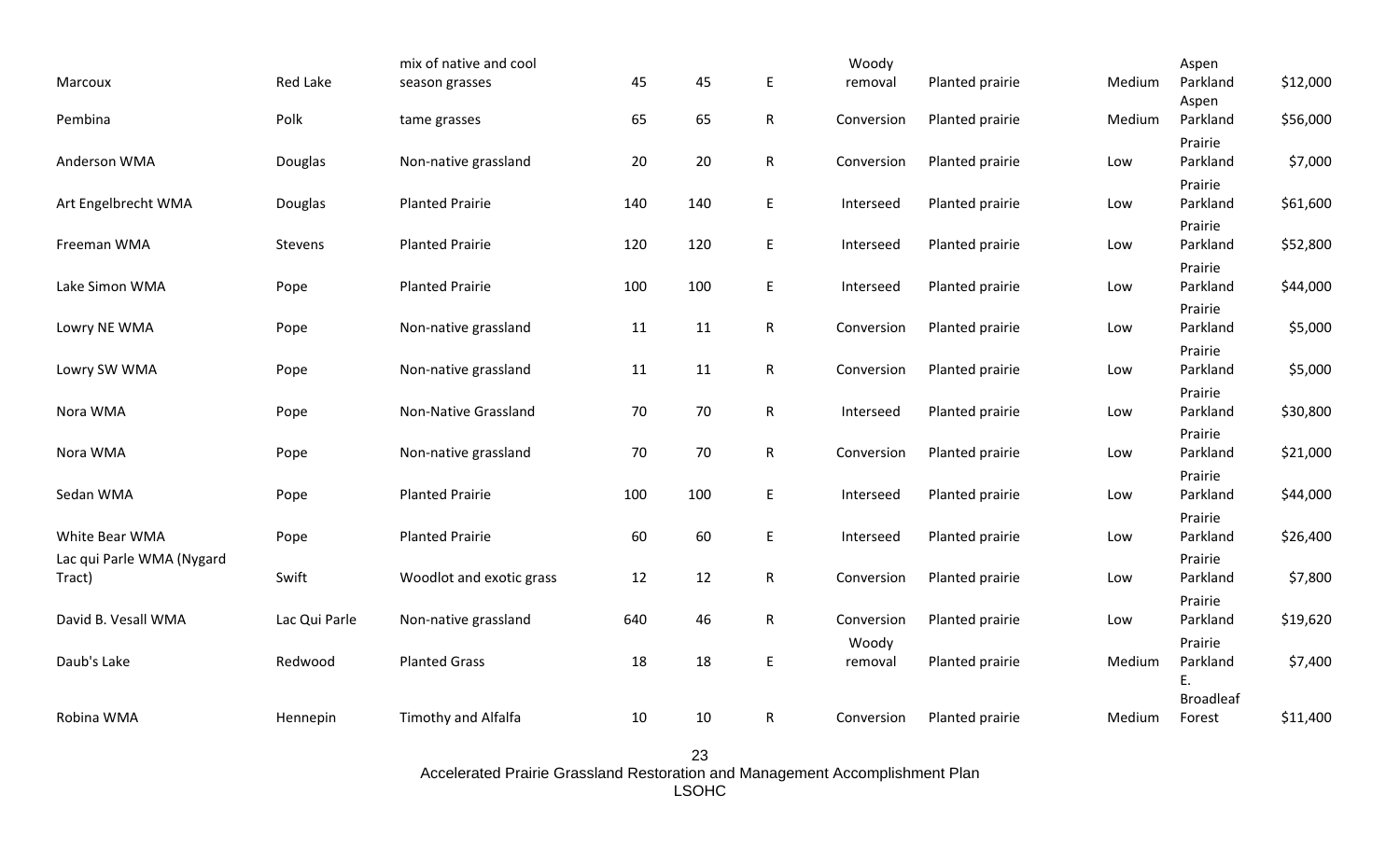|                           |                        |                           |       |                |              |             |                 |        | Prairie                |          |
|---------------------------|------------------------|---------------------------|-------|----------------|--------------|-------------|-----------------|--------|------------------------|----------|
| <b>Talcot Lake WMA</b>    | Cottonwood             | <b>Planted Grasses</b>    | 22    | 22             | E            | Improvement | Planted prairie | Medium | Parkland<br>Laurentian | \$11,500 |
|                           |                        | wetland & upland shrub    |       |                |              | Woody       |                 |        | Mixed                  |          |
| Ann Lake WMA              | Kanabec                | invasion Willow and Alder | 72    | 72             | $\sf E$      | removal     | Native prairie  | Medium | Forest                 | \$43,200 |
|                           |                        |                           |       |                |              |             |                 |        | Prairie                |          |
| Quistorff WMA             | Todd                   | Alfalfa Mix               | 89.7  | 6.7            | $\mathsf{R}$ | Conversion  | Planted prairie | Medium | Parkland               | \$11,200 |
|                           |                        |                           |       |                |              |             |                 |        | E.                     |          |
| Rice Area Sportsmens Club |                        |                           |       |                |              |             |                 |        | <b>Broadleaf</b>       |          |
| <b>WMA</b>                | Morrison               | Non-native grassland      | 14    | 19             | $\mathsf{R}$ | Conversion  | Planted prairie | Medium | Forest                 | \$23,600 |
| Benjamin Thovson Memorial |                        |                           |       |                |              |             |                 |        | Prairie                |          |
| <b>WMA</b>                | <b>Yellow Medicine</b> | Crop                      | 152   | 48.1           | $\mathsf{R}$ | Conversion  | Planted prairie | Low    | Parkland               | \$13,468 |
|                           |                        |                           |       |                |              | Woody       |                 |        | Prairie                |          |
| Richard J. Dorer WMA      | Lincoln                | Non-native grassland      | 337.6 | 57.1           | $\mathsf{R}$ | removal     | Planted prairie | Low    | Parkland               | \$23,861 |
|                           |                        |                           |       |                |              |             |                 |        | Prairie                |          |
| Tatley WMA                | <b>Yellow Medicine</b> | Crop                      | 320   | 3.5            | $\mathsf{R}$ | Conversion  | Planted prairie | Low    | Parkland               | \$980    |
|                           |                        |                           |       |                |              |             |                 |        | Prairie                |          |
| Tatley WMA                | <b>Yellow Medicine</b> | Crop                      | 320   | 20.6           | $\mathsf R$  | Conversion  | Planted prairie | Low    | Parkland               | \$5,768  |
|                           |                        |                           |       |                |              |             |                 |        | Prairie                |          |
| <b>Tatley WMA</b>         | <b>Yellow Medicine</b> | Crop                      | 320   | 18.3           | $\mathsf{R}$ | Conversion  | Planted prairie | Low    | Parkland               | \$5,124  |
|                           |                        |                           |       |                |              |             |                 |        | Prairie                |          |
| Tatley WMA                | <b>Yellow Medicine</b> | Crop                      | 320   | 34             | $\mathsf{R}$ | Conversion  | Planted prairie | Low    | Parkland               | \$9,520  |
|                           |                        |                           |       |                |              |             |                 |        | Prairie                |          |
| <b>Tatley WMA</b>         | <b>Yellow Medicine</b> | Crop                      | 320   | 25.5           | $\mathsf{R}$ | Conversion  | Planted prairie | Low    | Parkland               | \$7,140  |
|                           |                        |                           |       |                |              |             |                 |        | Prairie                |          |
| Tatley WMA                | <b>Yellow Medicine</b> | Crop                      | 320   | 1.8            | $\mathsf{R}$ | Conversion  | Planted prairie | Low    | Parkland               | \$504    |
|                           |                        |                           |       |                |              |             |                 |        | Ε.                     |          |
|                           |                        |                           |       |                |              |             |                 |        | <b>Broadleaf</b>       |          |
| <b>Beaver Creek WMA</b>   | Fillmore               | Planted prairie           | 160   | 40             | $\mathsf{R}$ | Conversion  | Planted prairie | Medium | Forest<br>Ε.           | \$13,000 |
|                           |                        |                           |       |                |              |             |                 |        | <b>Broadleaf</b>       |          |
| Chosen Valley WMA         | Fillmore               | pasture                   | 60    | $\overline{5}$ | $\mathsf{R}$ | Conversion  | Planted prairie | Medium | Forest                 | \$3,100  |
|                           |                        |                           |       |                |              |             |                 |        | Ε.                     |          |
|                           |                        |                           |       |                |              |             |                 |        | <b>Broadleaf</b>       |          |
| Haverhill WMA             | Olmsted                | pasture                   | 400   | 50             | ${\sf R}$    | Conversion  | Oak savanna     | Medium | Forest                 | \$32,300 |
|                           |                        |                           |       | 24             |              |             |                 |        |                        |          |